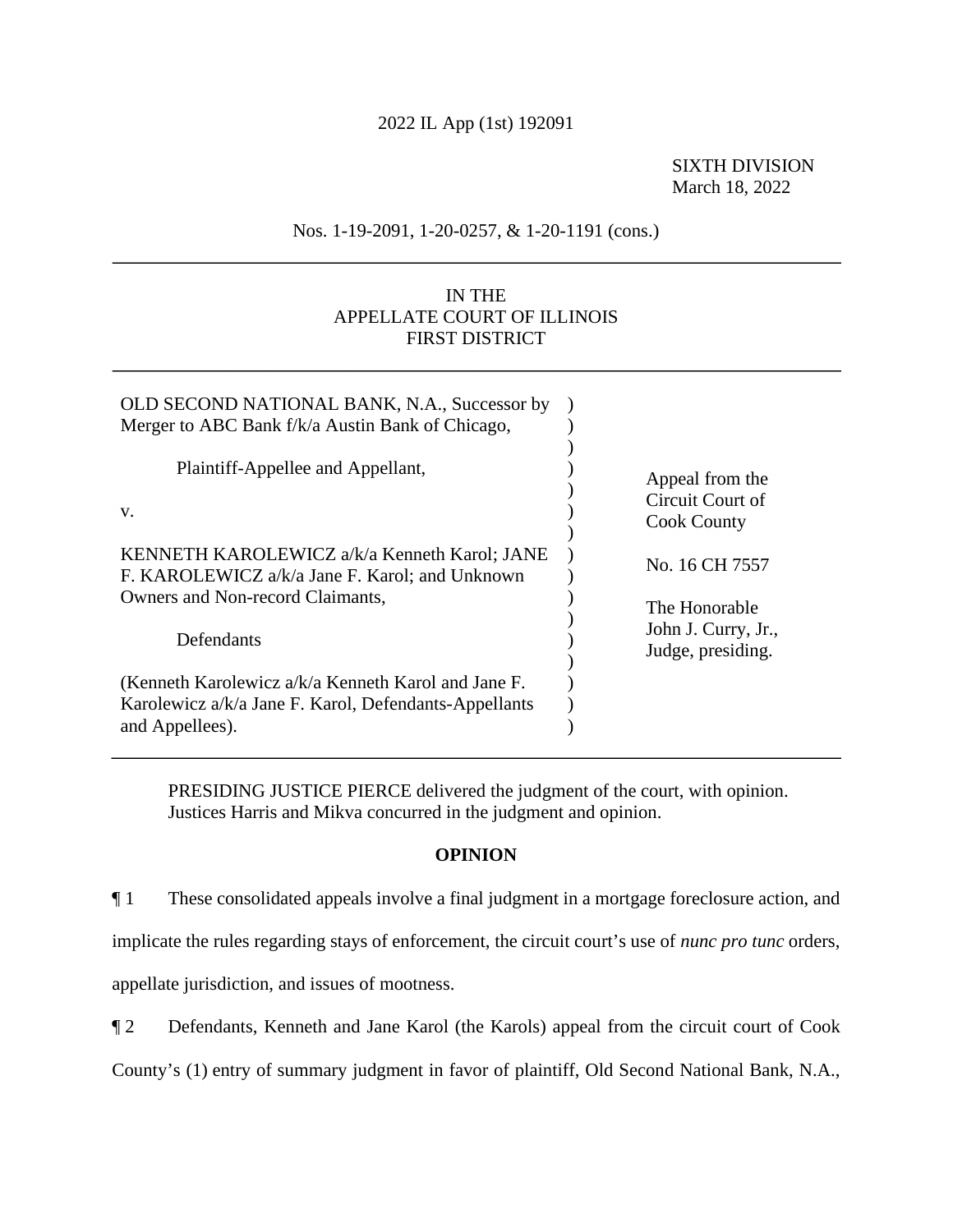confirmation of sale motion to vacate the judgment. Plaintiff filed two notices of appeal, one from the circuit court's denial of plaintiff's motion to reconsider the order staying enforcement of the (2) judgment of foreclosure and sale, (3) order approving sale, and (4) denial of the Karols' postthe circuit court's order staying enforcement of the circuit court's judgment—entered more than 30 days after the circuit court denied the Karols' postjudgment motion to vacate—and one from judgment. During briefing, we consolidated the parties' appeals. For the reasons that follow, we dismiss the Karols' appeal as moot, and dismiss plaintiff's appeals for lack of jurisdiction.

## ¶ 3 I. BACKGROUND

 alleged the total amount due on the note was [\\$185,026.07](https://185,026.07). The Karols filed a *pro se* answer ¶ 4 In December 2015, plaintiff filed a verified complaint to foreclose a mortgage on the Karols' home for their failure to make payments on a \$182,000 promissory note secured by the mortgage. Plaintiff alleged the Karols were in default "as of the December 9, 2015 payment," and admitting some of the allegations and asserting in part they lacked sufficient knowledge to admit or deny the alleged default and amount due.

Kenneth filed a *pro se* response<sup>1</sup> to the motion for summary judgment, which was essentially a ¶ 5 On June 12, 2017, plaintiff filed motions for summary judgment and for a judgment of foreclosure and sale. The motions were entered and continued numerous times. On June 19, 2018, motion to strike plaintiff's affidavit of amounts due and owing for failure to comply with Illinois Supreme Court Rules 191(a) (eff. Jan. 4, 2013) and 113 (eff. July 1, 2018). The gist of the response was that plaintiff only attached partial copies of the business records it relief on, and plaintiff did not attach a complete payment history to the affidavit. Kenneth did not attach any affidavits to his response.

<sup>&</sup>lt;sup>1</sup>While not germane to any issue on appeal, we note that Jane did not sign the response to the motion for summary judgment or file a separate response.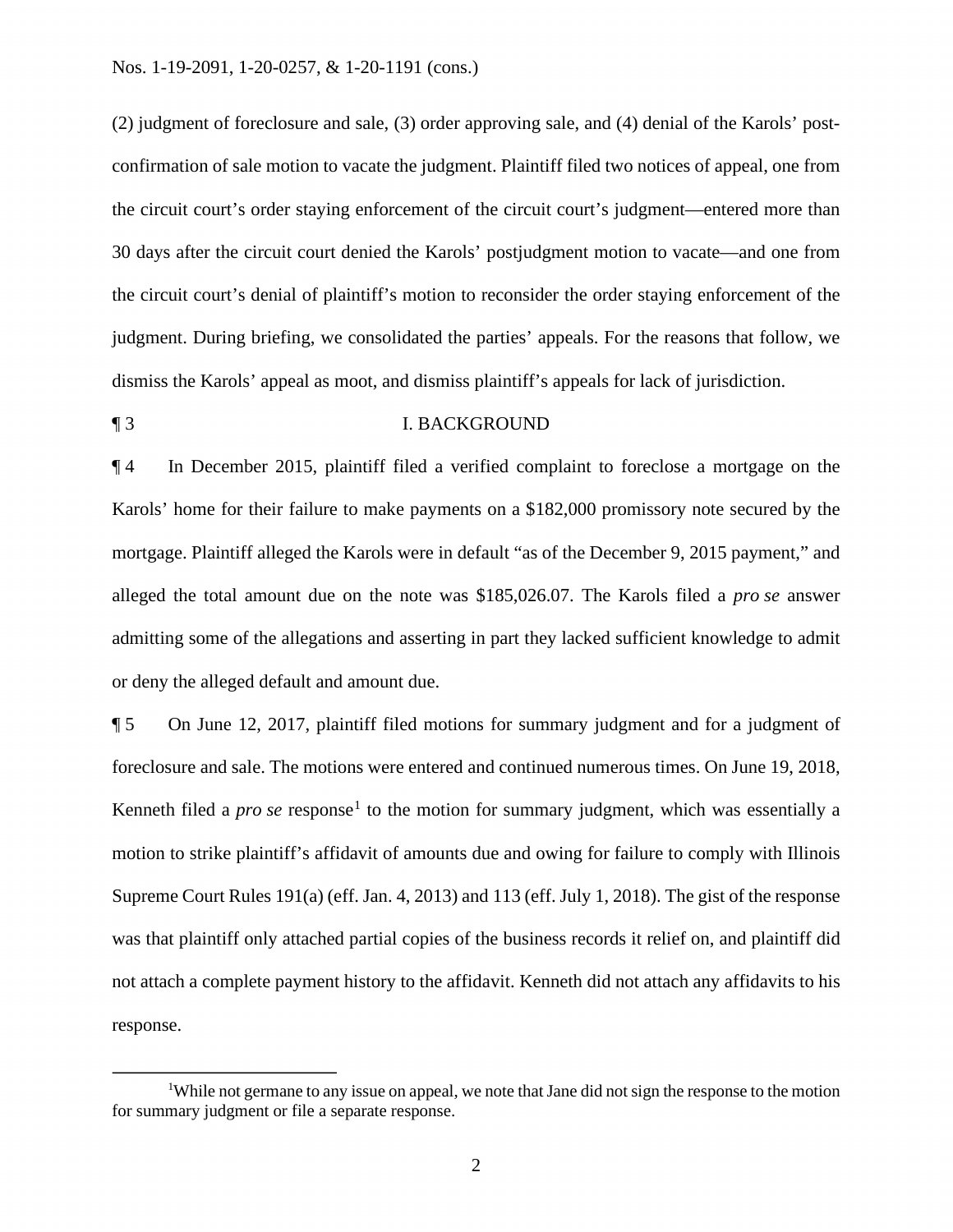#### Nos. 1-19-2091, 1-20-0257, & 1-20-1191 (cons.)

 the Karols received \$35,000 of interim mortgage assistance in the form of a forgivable loan. The ¶ 6 On July 13, 2018, plaintiff filed a reply in support of its motion for summary judgment and an amended affidavit of amounts due and owing with records attached reflecting a payment history from the loan's inception in June 2010 through June 2018. Plaintiff's reply explained that the initial affidavit of amounts due and owing only attached records reflecting the loan history after November 9, 2014, which was when the parties entered into a change-in-terms agreement modifying the note's interest rate. The reply also asserted that in May 2017, the Karols entered into a recapture agreement with the Illinois Housing Development Authority (IHDA), under which reply contains the following statements:

> "The attached Amended Affidavit of Amounts Due and Owing establishes that the payment history prior to June 9, 2017 is irrelevant as all prior defaults were cured when the IHDA reinstated the loan. The payment history—from June 9, 2017 to the date of filing the current Motion for Summary Judgment on December 18, 2017—was attached to the supporting Affidavit of Amounts Due and Owing. The attached Amended Affidavit of Amounts Due and Owing shows that the defendants have made no payments to the plaintiff since the filing of the current Motion for Summary Judgment.

> The unrefuted and admitted evidence establishes that the default occurred as stated in the Complaint, that default has not been cured, the amount of the judgment and that Plaintiff is entitled to entry of a Judgment of Foreclosure and Sale which sets forth the respective redemption period and the terms of the sale in the event the loan is not redeemed."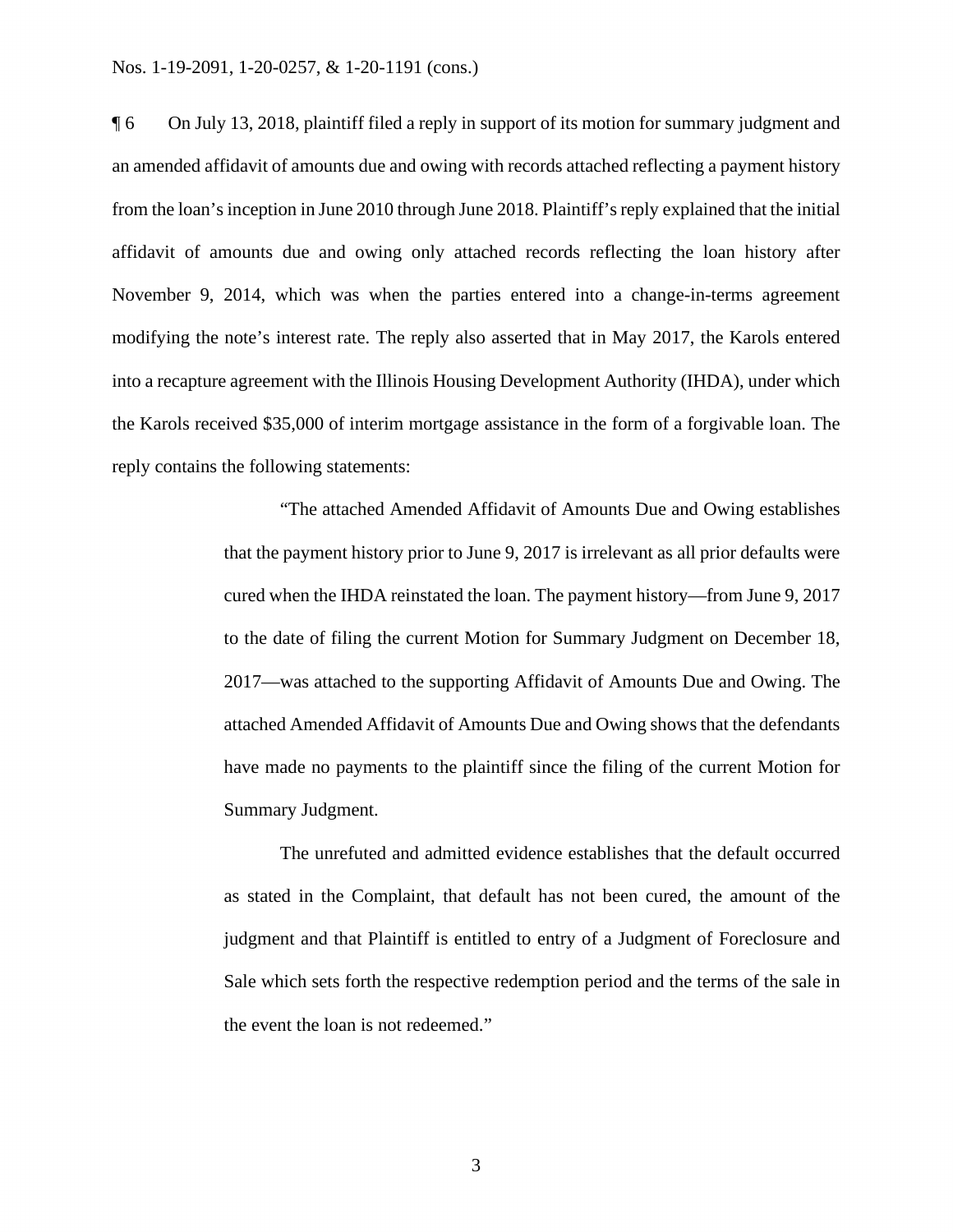The reply brief concludes: "The defendant's response brief creates no genuine issue of material fact. The defendants signed the mortgage and note and have not made adequate, consistent payments under the note since November 24, 2017. Therefore, summary judgment relief is proper."

 Trustee u/t/a dated January 4, 2019 (FAB). On June 18, 2019, the circuit court confirmed the ¶ 7 The circuit court scheduled a hearing on the motion for July 27, 2018. On that date, the circuit court entered summary judgment in favor of plaintiff and against the Karols and a judgment of foreclosure and sale. The record does not contain any transcript of any hearing that took place on that date. On May 23, 2019, the property was sold at a judicial auction to First American Bank judicial sale and awarded possession to FAB, which by statute was stayed for 30 days.

 order of possession, and on July 17, filed a postjudgment motion to vacate the circuit court's June entered a briefing schedule on the Karols' motion to vacate. On August 14, 2019, the circuit court ¶ 8 On July 11, 2019, the Karols, now represented by counsel, filed a motion to extend the 18, 2019, order approving sale. The Karols' motion to vacate asserted they reinstated the loan in June 2017 when plaintiff accepted funds from IHDA under the Illinois Hardest Hit Fund Program. Attached to the motion to vacate were affidavits from Kenneth and from Sean Washington, the operations director of the Northwest Side Housing Center, along with supporting documents. On July 26, 2019, the circuit court stayed possession of the property through September 13, 2019, and allowed FAB—the successful bidder at the judicial sale—to intervene. On September 13, 2019, after briefing and a hearing, the circuit court denied the Karols' motion to vacate and stayed the order of possession through October 13, 2019. The record on appeal does not contain a transcript of any proceedings on September 13, 2019.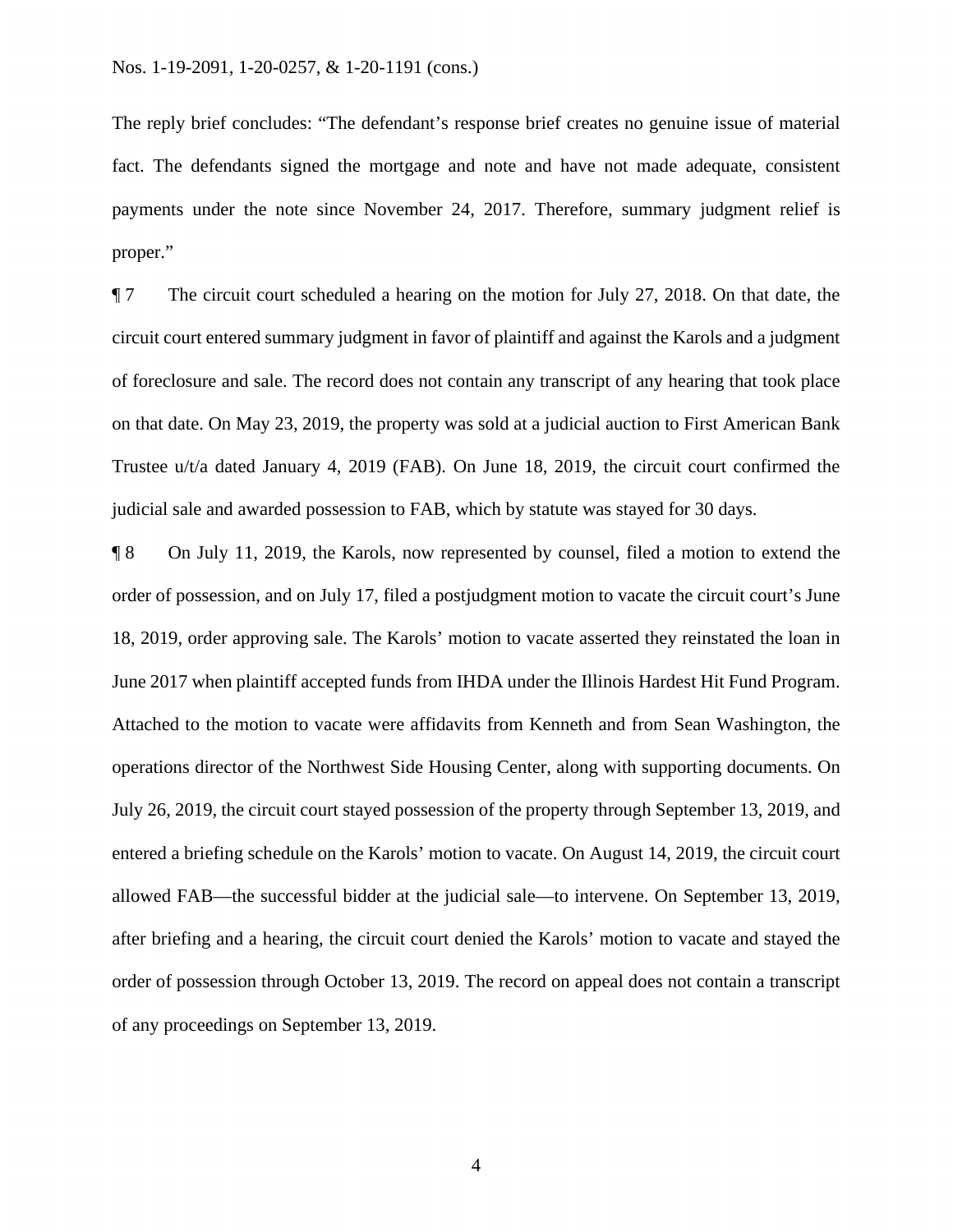¶ 9 The Karols filed a notice of appeal on October 10, 2019—docketed in this court as appeal No. 1-19-2091—identifying the circuit court's July 27, 2018, judgment of foreclosure, June 18, 2019, order confirming sale, and September 13, 2019, order denying the postjudgment motion to vacate.

 Illinois Supreme Court Rule 305(c) as a basis for extending the time to file a motion to stay enforcement. ¶ 10 On October 11, 2019, the Karols filed in the circuit court a motion to reconsider the September 13, 2019, denial of their motion to vacate. On October 17, 2019, the Karols filed a motion to extend the order of possession. On October 28, 2019, the Karols filed an emergency motion to extend the order of possession, and on October 30, 2019, filed a motion to stay enforcement of the order approving sale and to set a bond. On October 30, 2019, the circuit court stayed possession through November 7, 2019, ordered defendants to pay use and occupancy at a rate of \$2100 per month with \$560 due on or before November 6, and ordered all parties to appear on November 6, 2019, for presentment of the Karols' motion to stay enforcement and motion to reconsider. On November 6, 2019, the circuit court set a briefing schedule on the motion to reconsider and motion to stay enforcement and ordered that the stay of possession "remains in effect through  $1/8/20$  with requirement that Defendants pay the rental rate of \$2100/month \*\*\*." On December 20, 2019, the Karols filed a motion for extension of time to file a motion to stay enforcement of the judgment pending appeal. The Karols asserted they filed a notice of appeal on October 11, 2019, and a motion to stay judgment pending appeal on October 30, 2019. They cited

 $\llbracket$  11 On January 8, 2020, after briefing and a hearing, the circuit court (1) granted the Karols' motion for extension of time to file a motion to stay enforcement *nunc pro tunc* to October 13, 2019; (2) granted the motion to stay enforcement, contingent on payment of use and occupancy to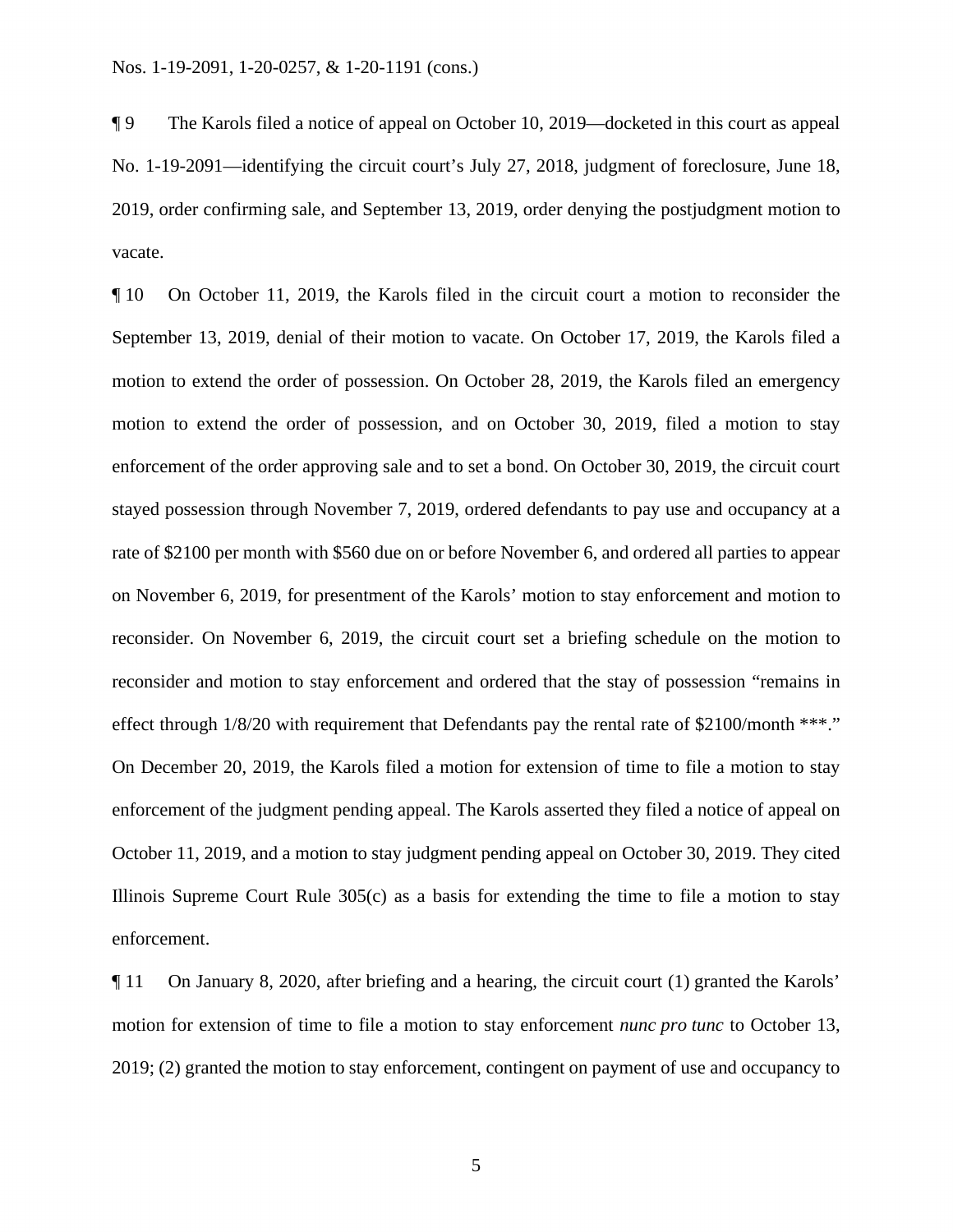FAB; and (3) denied the Karols' October 11, 2019, motion to reconsider the denial of their motion to vacate.

 ¶ 12 On February 7, 2020, plaintiff filed a notice of appeal from the circuit court's October 30, enforcement of the judgment on the basis that the order was void because the circuit court lost 2019, November 6, 2019, and January 8, 2020, orders, which was docketed in this court as appeal No. 1-20-0257. Plaintiff's notice of appeal sought vacatur of the circuit court's order staying jurisdiction after denying the Karols' postjudgment motion. Also on February 7, 2020, plaintiff filed a motion in the circuit court seeking reconsideration of the January 8 order staying enforcement of the judgment. The gist of plaintiff's motion was that the Karols' motion to stay enforcement was untimely because it was not filed within the time for filing a notice of appeal from the circuit court's judgment; the Karols filed their motion to stay enforcement on October 30, 2019—after the circuit court had already lost jurisdiction to modify its judgment—and did not file their motion for extension of time until December 20, 2019. Plaintiff argued the circuit court improperly used a *nunc pro tunc* order to revest itself with jurisdiction to grant a stay of enforcement, and that circuit court's orders staying *possession* did not extend the circuit court's jurisdiction to stay *enforcement* of the judgment, so the circuit court's stay of enforcement order was void. The parties briefed plaintiff's motion to reconsider and waived oral argument. On October 27, 2020, the circuit court entered a written order denying plaintiff's motion reconsider.

¶ 13 On November 4, 2020, plaintiff filed a notice of appeal—docketed in this court as appeal No. 1-20-1191—from the circuit court's denial of its motion to reconsider. During briefing, we consolidated all the appeals.

#### **Text** 14 **II. JURISDICTION**

¶ 15 We first consider our jurisdiction over each of the now consolidated appeals.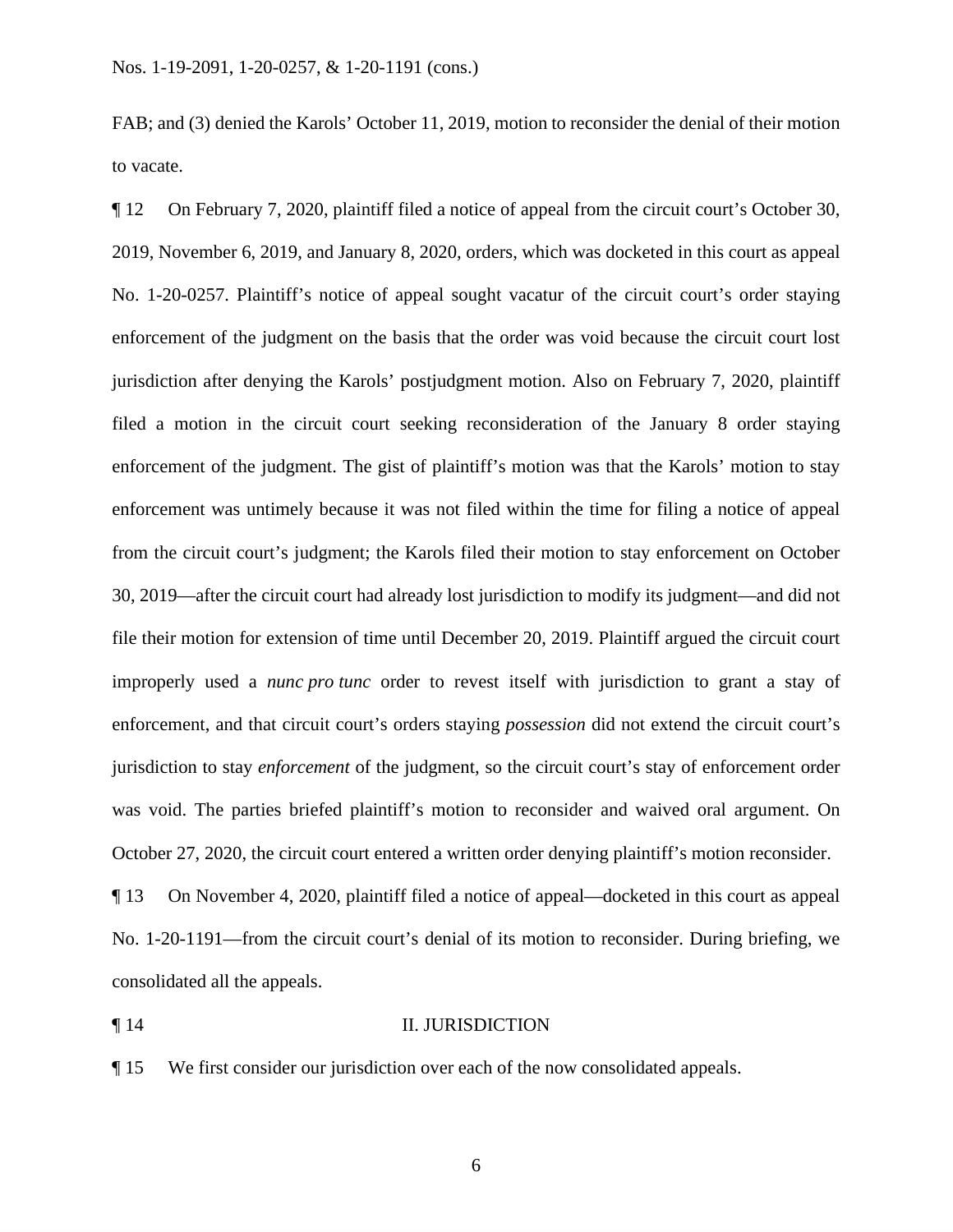the orders or judgments appealed as the circuit court's July 27, 2018, judgment of foreclosure, to vacate. We have jurisdiction over the Karols' appeal under Illinois Supreme Court Rules 301 that became appealable upon denial of the Karols' timely postjudgment motion to vacate on ¶ 16 Appeal No. 1-19-2091 was filed on October 11, 2019, by the Karols. This appeal identified June 18, 2019, order confirming sale, and September 13, 2019, order denying the Karols' motion (eff. Feb. 1, 1994) and 303(a) (eff. July 1, 2017) because the order approving sale was a final order September 13, 2019.

¶ 17 Plaintiff filed two notices of appeal. Plaintiff asserts we have jurisdiction pursuant to Rule 303. We, however, have an independent duty to ascertain our jurisdiction over plaintiff's appeals, even though the Karols do not contest it.

¶ 18 Appeal No. 1-20-0257 was filed February 7, 2020, within 30 days of the circuit court's January 8, 2020, *nunc pro tunc* order granting the Karols' December 20, 2019, motion for extension of time to file a motion to stay enforcement of the June 18, 2019, order approving the judicial sale, and staying enforcement of the judgment.

¶ 19 Appeal No. 1-20-1191 was filed November 4, 2020, within 30 days of the circuit court's October 27, 2020, order denying plaintiff's motion to reconsider the January 8, 2020, order.

 ¶ 20 We find that the circuit court's January 8, 2020, and October 27, 2020, orders were not appealable judgments or orders, and we therefore lack jurisdiction over plaintiff's appeals. To understand our jurisdiction, we first examine the circuit court's jurisdiction, and in doing so, we address some of the arguments plaintiff raises in its brief. The circuit court's June 18, 2019, order approving the judicial sale was a final and appealable order. *EMC Mortgage Corp. v. Kemp*, 2012 IL 113419, ¶ 11. The Karols' July 17, 2019, motion to vacate the order approving sale was a postjudgment motion under section 2-1203(a) of the Code of Civil Procedure (Code) (735 ILCS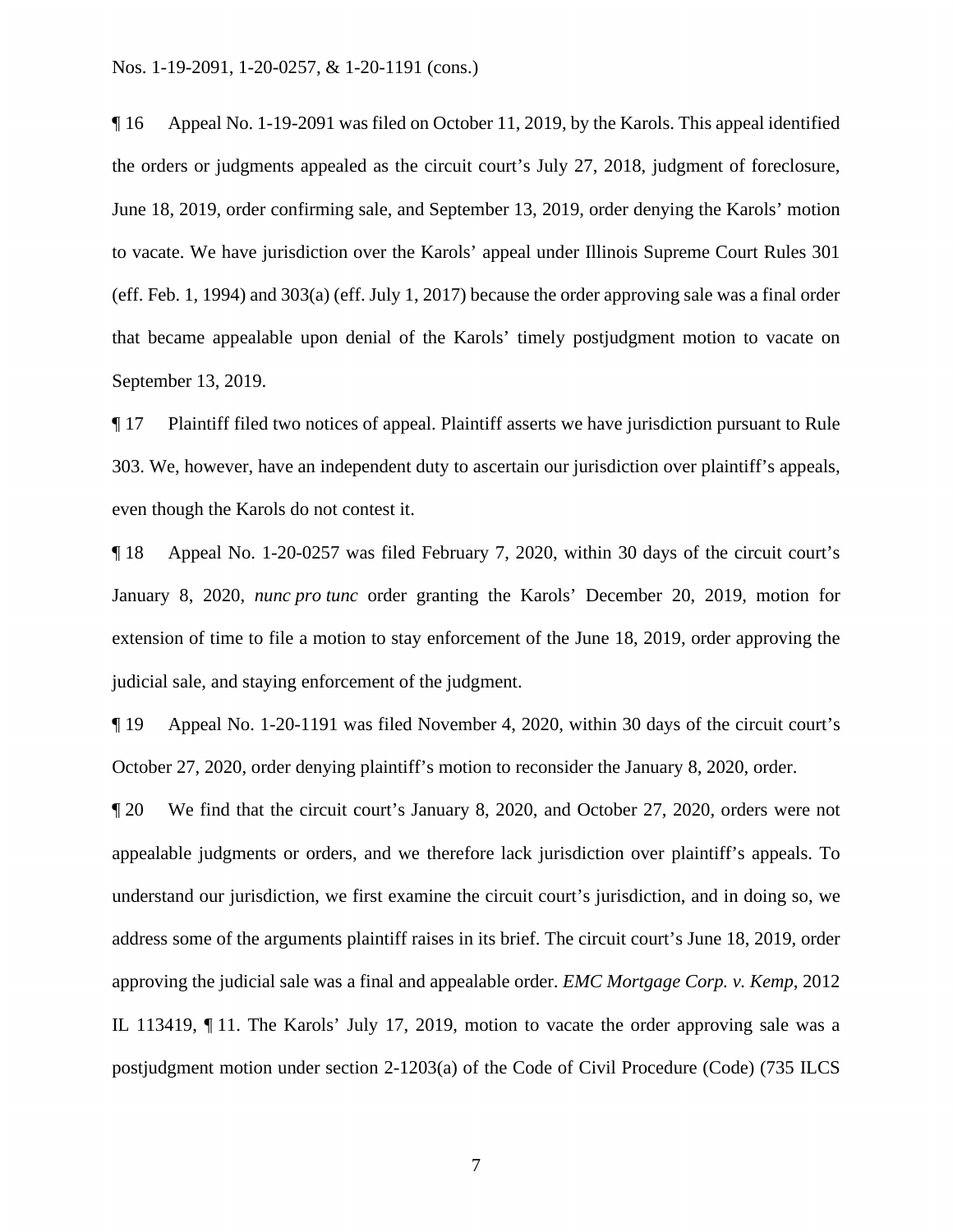Karols' postjudgment motion to vacate and temporarily stayed possession through October 13, 5/2-1203 (West 2018)) that tolled the time for filing a notice of appeal from the circuit court's June 18, 2019, final order. See Ill. S. Ct. R. 303(a). On September 13, 2019, the circuit court denied the 2019. The circuit court's September 13 denial of the only timely postjudgment motion directed at the judgment made the June 18, 2019, order approving sale final and appealable.

 jurisdiction over the Karols' motion to reconsider for two reasons. First, the Karols' October 10, ¶ 21 On October 10, 2019—within 30 days of the circuit court's denial of the postjudgment motion to vacate—the Karols filed a notice of appeal, and on October 11, the Karols filed a motion to reconsider the September 13 denial of their motion to vacate. The circuit court had no 2019, notice of appeal divested the circuit court of jurisdiction to modify the judgment. *General Motors Corp. v. Pappas*, 242 Ill. 2d 163, 174 (2011) ("Once the notice of appeal is filed, the appeal court's jurisdiction attaches instanter, and the cause of action is beyond the jurisdiction of the circuit court."). Second, the Karols' October 11 motion to reconsider was a successive postjudgment motion because it sought the same relief sought as their July 17, 2019, postjudgment motion to vacate: to vacate the summary judgment order in favor of plaintiff, the judgment of foreclosure and sale, and the order approving the judicial sale. Our supreme court's rules do not permit successive postjudgment motions. Ill. S. Ct. R. 274 (eff. July 1, 2019). The circuit court had no jurisdiction to consider the Karols' successive postjudgment motion to reconsider because it no longer had jurisdiction to modify the final judgment.

 January 8, 2020, stay order, the Karols' October 10, 2019, notice of appeal did not divest the circuit ¶ 22 But, contrary to one of the arguments raised by plaintiff in its appeal challenging the court of jurisdiction over matters "collateral to or incidental to the judgment." *Pappas*, 242 Ill. 2d at 174. Our supreme court has specifically found that a motion to stay enforcement of a judgment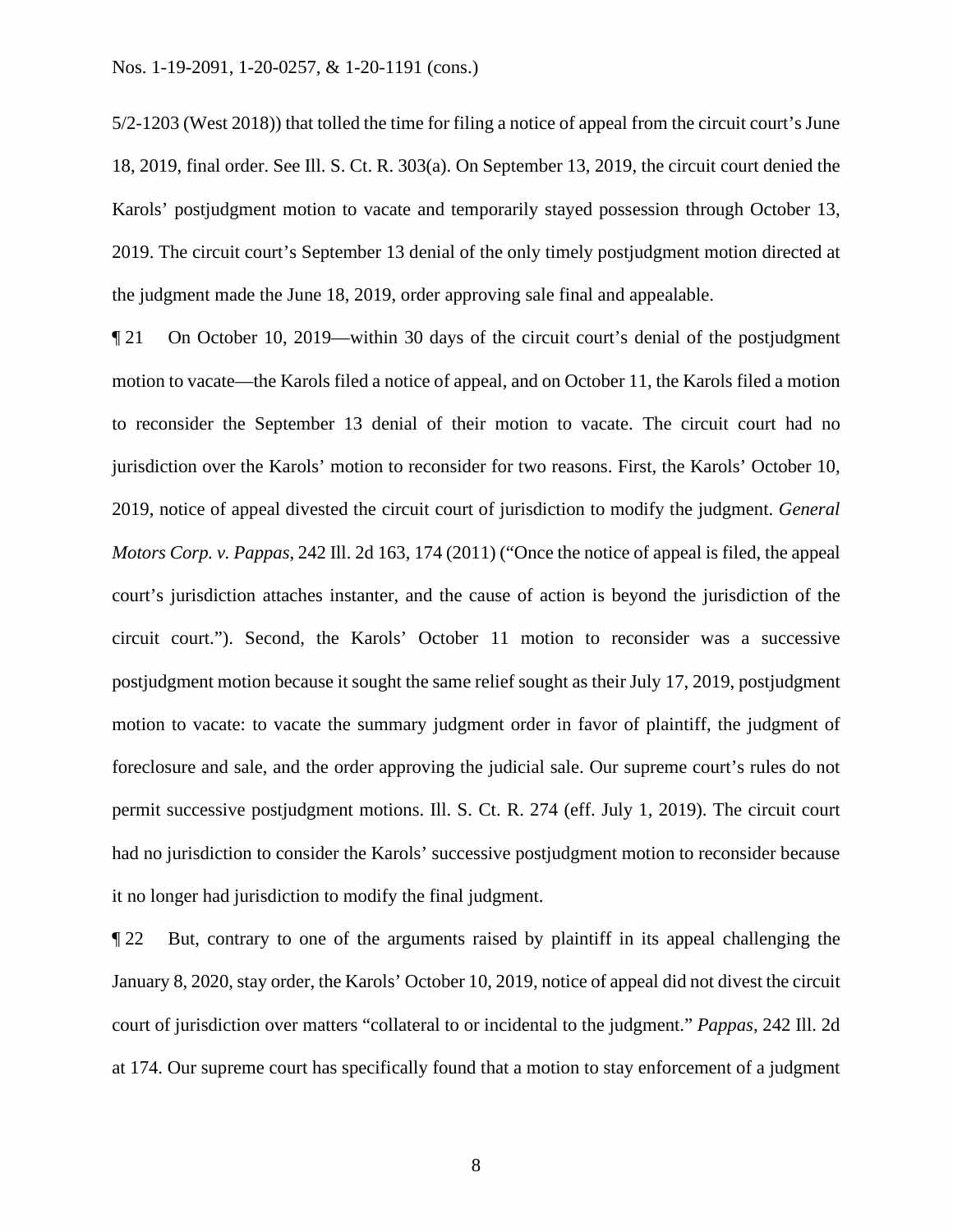2019, notice of appeal did not deprive the circuit court of jurisdiction to consider a request for a "is collateral to the judgment and does not affect or alter the issues on appeal." *Id.* (citing *Steinbrecher v. Steinbrecher*, 197 Ill. 2d 514, 526 (2001)). Therefore, the Karols' October 10, stay of enforcement of the judgment. On January 8, 2020, the circuit court granted the Karols' motion stay enforcement.

 ¶ 23 Plaintiff filed a notice of appeal from the circuit court's January 8, 2020, order staying enforcement of the judgment. However, we are not aware of any authority suggesting that we have jurisdiction to review a circuit court's order granting a postjudgment stay of enforcement of a judgment. Our supreme court's rules govern what types of judgments and orders we may review. Rules 301 and 303 governs appeals from final judgments. "A judgment is final if it determines the litigation on the merits so that, if affirmed, nothing remains for the trial court to do but to proceed with its execution." *Big Sky Excavating, Inc. v. Illinois Bell Telephone Co.*, 217 Ill. 2d 221, 233 (2005). An order granting a stay of enforcement of a judgment is not itself a judgment, but instead affects the parties ability to execute the judgment. Rule 304 (eff. Mar. 8, 2016) governs final judgments that do not dispose of an entire proceeding. Rule 304(a) is inapplicable here because Rule 304(a) requires "an express written finding that there is no just reason for delaying either enforcement or appeal or both." Ill. S. Ct. R. 304(a). Rule 304(b) is likewise inapplicable because an order staying enforcement of a judgment is not one of the six enumerated types of orders appealable without a special finding required by Rule 304(a). Ill. S. Ct. R. 304(b). Rule 305 does not contain provisions regarding the appealability of a circuit court's order staying enforcement of a judgment. Rule 306 is inapplicable because it governs interlocutory appeals by permission, which are initiated by filing a petition for leave to appeal. Rule 308 is equally inapplicable, as that rule governs appeals from questions of law certified for interlocutory review.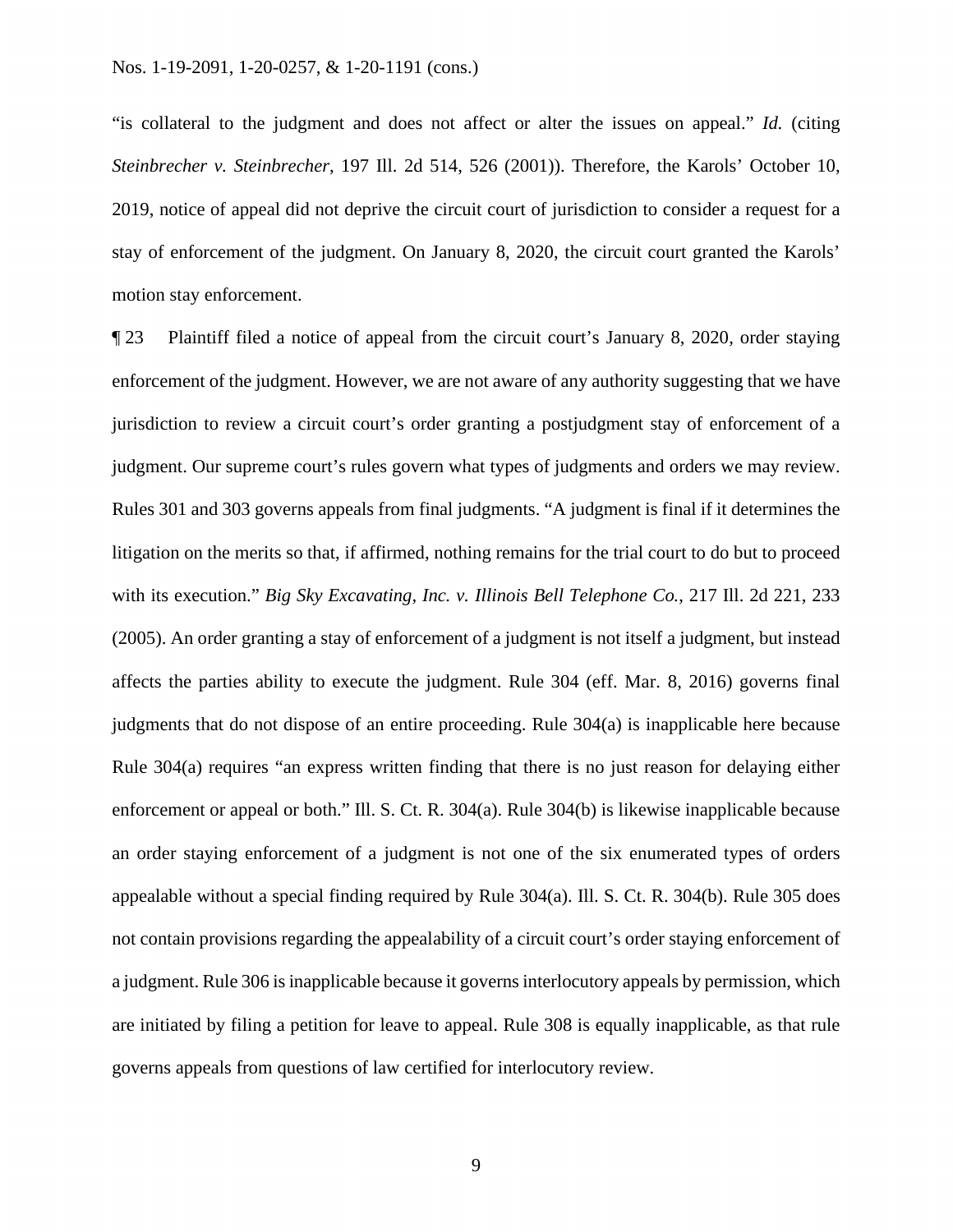nature, but our supreme court has observed that a postjudgment motion for injunctive relief is not ¶ 24 Rule 307 governs interlocutory appeals as a matter of right, which includes orders "granting, modifying, refusing, dissolving, or refusing to dissolve or modify an injunction." Ill. S. Ct. 307(a)(1). Here, the circuit court's order staying enforcement of the judgment is injunctive in governed by Rule 307 because the rule only applies to interlocutory orders entered prior to a final judgment. *Gardner v. Mullins*, 234 Ill. 2d 503, 509-10 (2009) (observing that Rule 307 was not a basis for appellate jurisdiction where motion for a temporary restraining order was filed and denied after the circuit court's final judgment). A postjudgment stay does not qualify as an interlocutory order for the purposes of Rule 307, and thus Rule 307 cannot be the basis for our jurisdiction over plaintiff's appeals.

 ¶ 25 In sum, an order staying enforcement of a judgment is not an appealable final judgment under our supreme court's rules, and those rules do not provide a mechanism for seeking appellate review of a circuit court's postjudgment order staying enforcement of a judgment. We therefore have no jurisdiction over the circuit court's January 8, 2020, order denying the Karols' motion to reconsider and motion to stay enforcement of the judgment, or the circuit court's October 27, 2020, order denying plaintiff's motion to reconsider. We have no authority to grant relief in the absence of jurisdiction, so we must dismiss plaintiff's appeals.

¶ 26 We will, however, consider the arguments raised in support of and in opposition to plaintiff's appeals to the extent those arguments bear on whether the Karols' appeal is moot, since whether an appeal is moot is a threshold question touching on whether this court can grant any effectual relief. *Lakewood Nursing & Rehabilitation Center v. Department of Public Health*, 2015 IL App (3d) 140899, ¶ 17.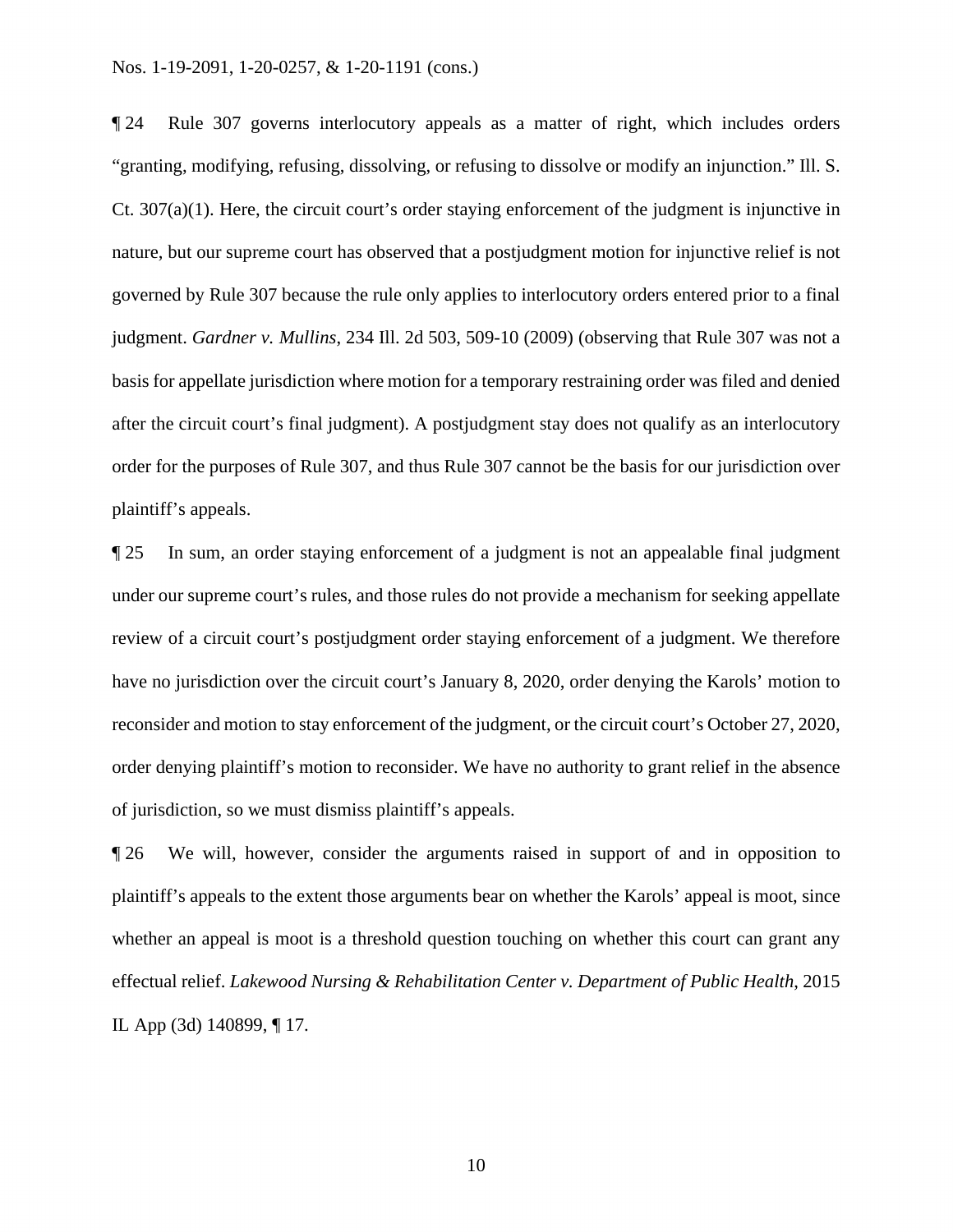#### ¶ 27 III. ANALYSIS

**The 28** At the outset, we address the issue of whether the Karols' appeal is moot. The issue arises because the property was sold at the judicial sale to a third party and there are questions as to whether the Karols perfected a stay of enforcement under Rule 305(k).

 or a nominee for a party to the litigation, the appeal is moot." *Id.* (collecting cases). ¶ 29 "An appeal is moot if it involves no actual controversy, or the reviewing court cannot grant the complaining party effectual relief." *Deutsche Bank National Trust Co. as Trustee for Indymac Indx Mortgage Loan Trust 2006-AR25 v. Roman*, 2019 IL App (1st) 171296, ¶ 21 (citing *Steinbrecher*, 197 Ill. 2d at 522-23). "It is well established that, in the absence of a stay, when the property that is the subject of an appeal is sold to a third party who is not a party to the litigation

¶ 30 Rule 305(k) protects the rights of a third party purchaser. The rule provides in relevant part "*If a stay is not perfected within the time for filing the notice of appeal*, or

> within any extension of time granted under subparagraph (c) of this rule, the reversal or modification of the judgment does not affect the right, title, or interest of any person who is not a party to the action in or to any real or personal property that is acquired after the judgment becomes final and before the judgment is stayed; nor shall the reversal or modification affect any right of any person who is not a party to the action under or by virtue of any certificate of sale issued pursuant to a sale based on the judgment and before the judgment is stayed." (Emphasis added.) Ill. S. Ct. R. 305(k) (eff. July 1, 2017).

Rule 305(c) provides in relevant part:

"On motion made within the time for filing the notice of appeal or within any extension granted pursuant to this paragraph, *the time for the filing and*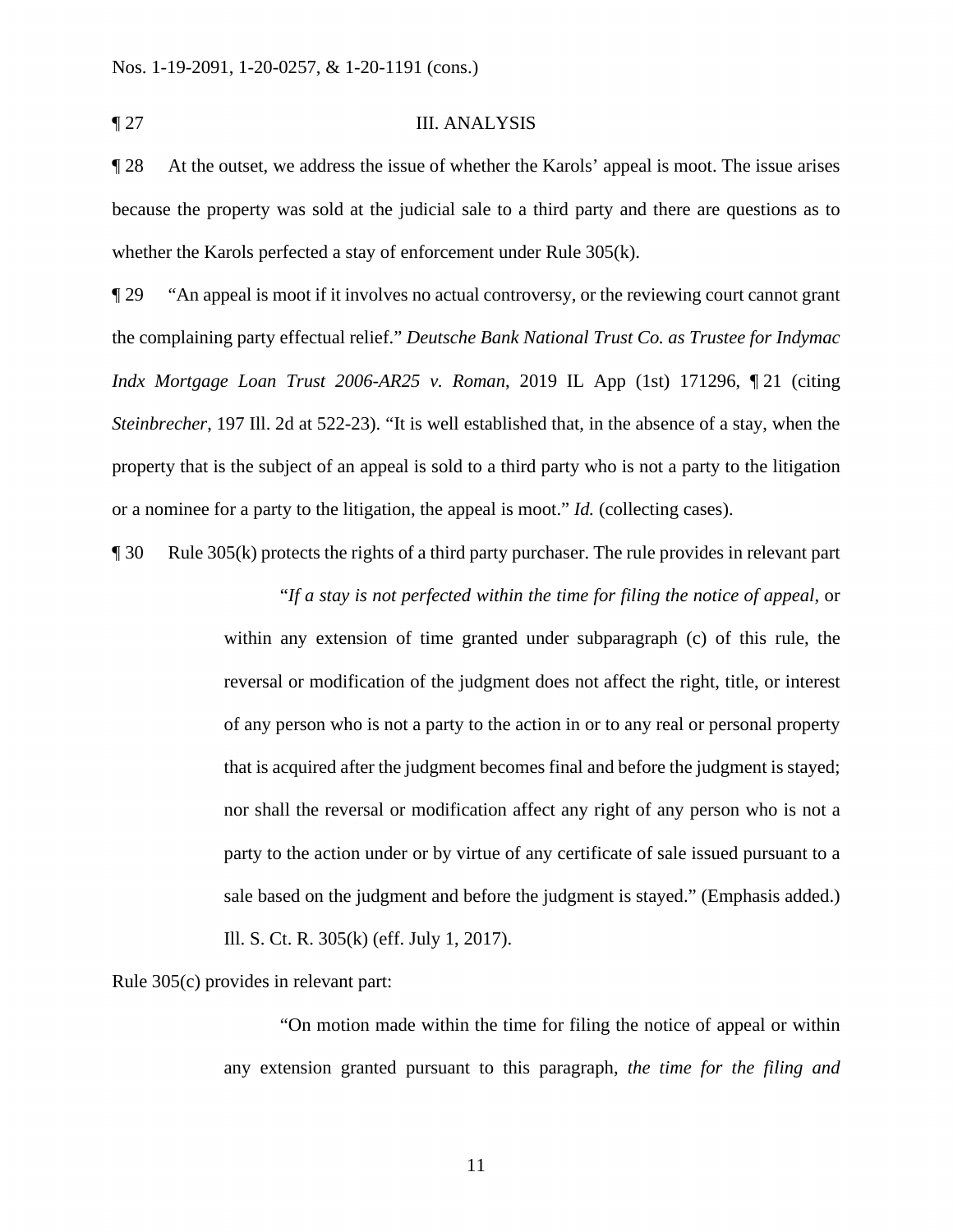*approval of the bond or other form of security may be extended* by the circuit court or by the reviewing court or a judge thereof, but the extensions of time granted by the circuit court may not aggregate more than 45 days unless the parties stipulate otherwise." (Emphasis added.) Ill. S. Ct. R. 305(c).

 Rule 305(k) applies if (1) the property passed pursuant to final judgment, (2) the right, title, and 2019 IL App (1st) 171296, ¶ 23. Applying those factors here, we find the Karols' appeal is moot. interest of the property passed to a party who is not a party to the action, and (3) the litigating party failed to perfect a stay of judgment within the time allowed for filing a notice of appeal. *Roman*, ¶ 31 First, there is no dispute the property passed to FAB pursuant to the order confirming the judicial sale, as FAB was the highest bidder at the judicial auction.

¶ 32 Second, FAB was not a party to the litigation. The circuit court entered its order confirming the judicial sale on June 18, 2019. The Karols filed a timely motion to vacate on July 17, 2019. The circuit court granted FAB's petition to intervene on August 14, 2019, well after the judgment of foreclosure and sale, the sale of the property, and the entry of a final order confirming the sale. The circuit court's order confirming the judicial sale became appealable on September 13, 2019, when the circuit court denied the Karols' motion to vacate. Neither plaintiff nor the Karols ever filed any claims against FAB, and thus FAB was not a party to the litigation. Instead, FAB purchased the property at the foreclosure auction after the judgment of foreclosure and sale and was a "mere purchaser of property" with no interest in the litigation other than protection of its future right to possess the property.

¶ 33 The Karols argue that FAB made itself a party to the litigation when the circuit court granted FAB's petition to intervene prior to the judgment becoming final. There is no dispute that the Karols' postjudgment motion to vacate the order approving sale was pending on August 14,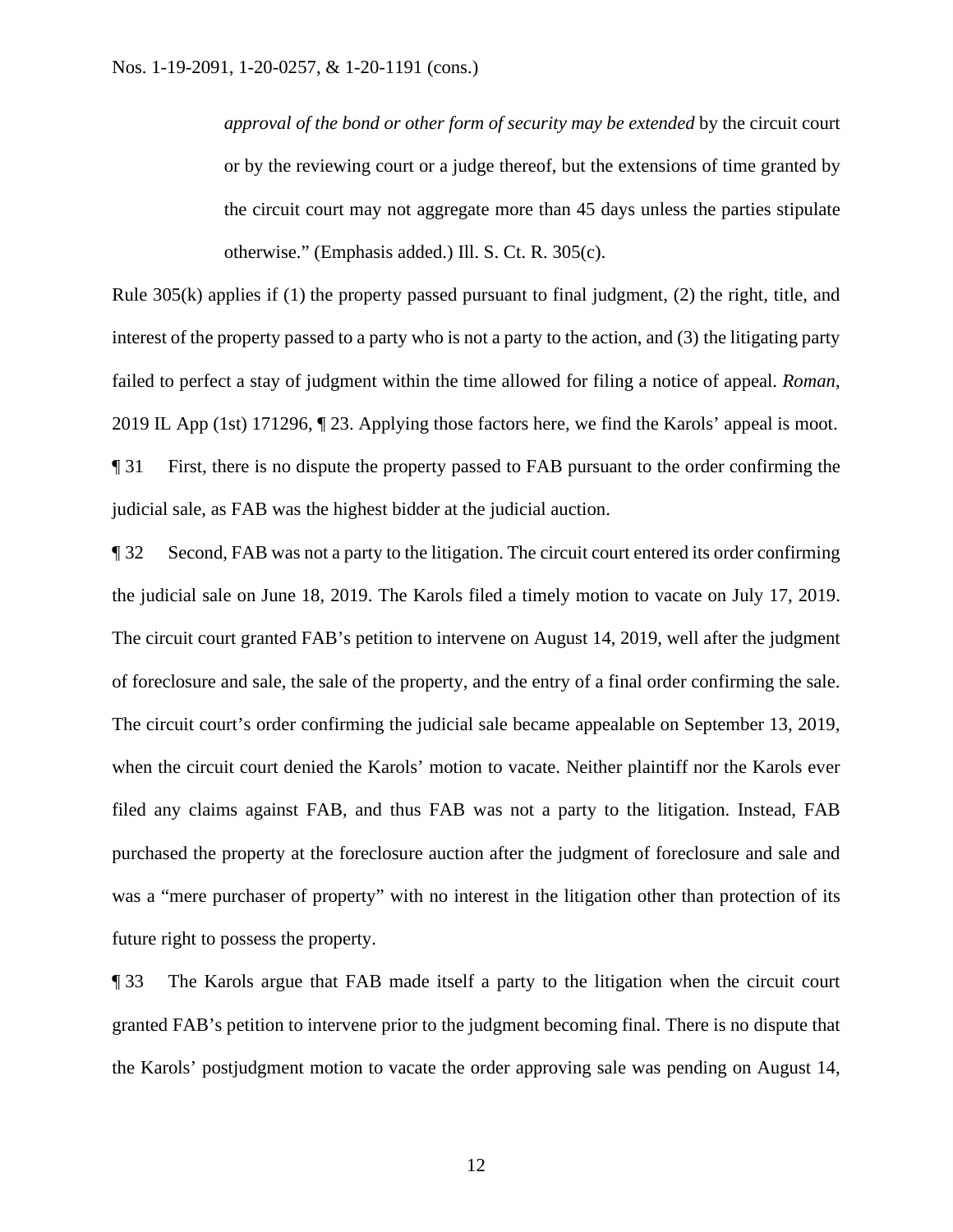2019, when the circuit court granted FAB's petition to intervene. However, we do not agree with the Karols that FAB became a party for the purposes of Rule 305(k).

 ¶ 34 In *Roman*, a third party—Cortez Vilico LLC—purchased the property that was the subject main disagreement was whether 1460 Cortez was a party to the litigation. *Id.* ¶ 27. We observed of the foreclosure litigation at the judicial sale. 2019 IL App (1st) 171296, ¶ 12. The plaintiff bank filed a motion to confirm the judicial sale. During briefing, the circuit court granted Cortez Vilico's petition to intervene, and Cortez Vilico filed a brief in support of confirming the sale. The circuit court confirmed the judicial sale, and its order indicated that the holder of the certificate of sale was 1460 Cortez LLC. *Id.* 14. The circuit court denied the defendants' motion to stay enforcement. *Id.* ¶ 16. The defendants filed a notice of appeal, and the bank moved to dismiss the appeal pursuant to Rule 305(k), since title to the property had been conveyed to 1460 Cortez. *Id.*  ¶ 17. This court concluded that the defendants' appeal was moot under Rule 305(k). The parties' that 1460 Cortez never moved to intervene and there was nothing in the record establishing a relationship between 1460 Cortez and Cortez Vilico, which had intervened in the circuit court. *Id.*  We opined that, even if there were a relationship between the two entities, Cortez Vilico's intervention did not make it a party for the purposes of Rule 305(k). *Id.* We explained:

> Cortez Vilico LLC participated in the foreclosure litigation as anticipated by Rule pursuant to the judgment and sale, and at all times prior, neither was it "[o]ne by or "assuming 1460 Cortez LLC is related to Cortez Vilico LLC, for us to conclude 305(k) goes against the spirit of *Steinbrecher*. Our supreme court in *Steinbrecher*  clearly set forth that when the third-party purchaser 'acquired title to the property against whom a lawsuit is brought" nor did it have a stake or standing in the partition lawsuit.' *Steinbrecher*, 197 Ill. 2d at 526. The third-party purchaser was a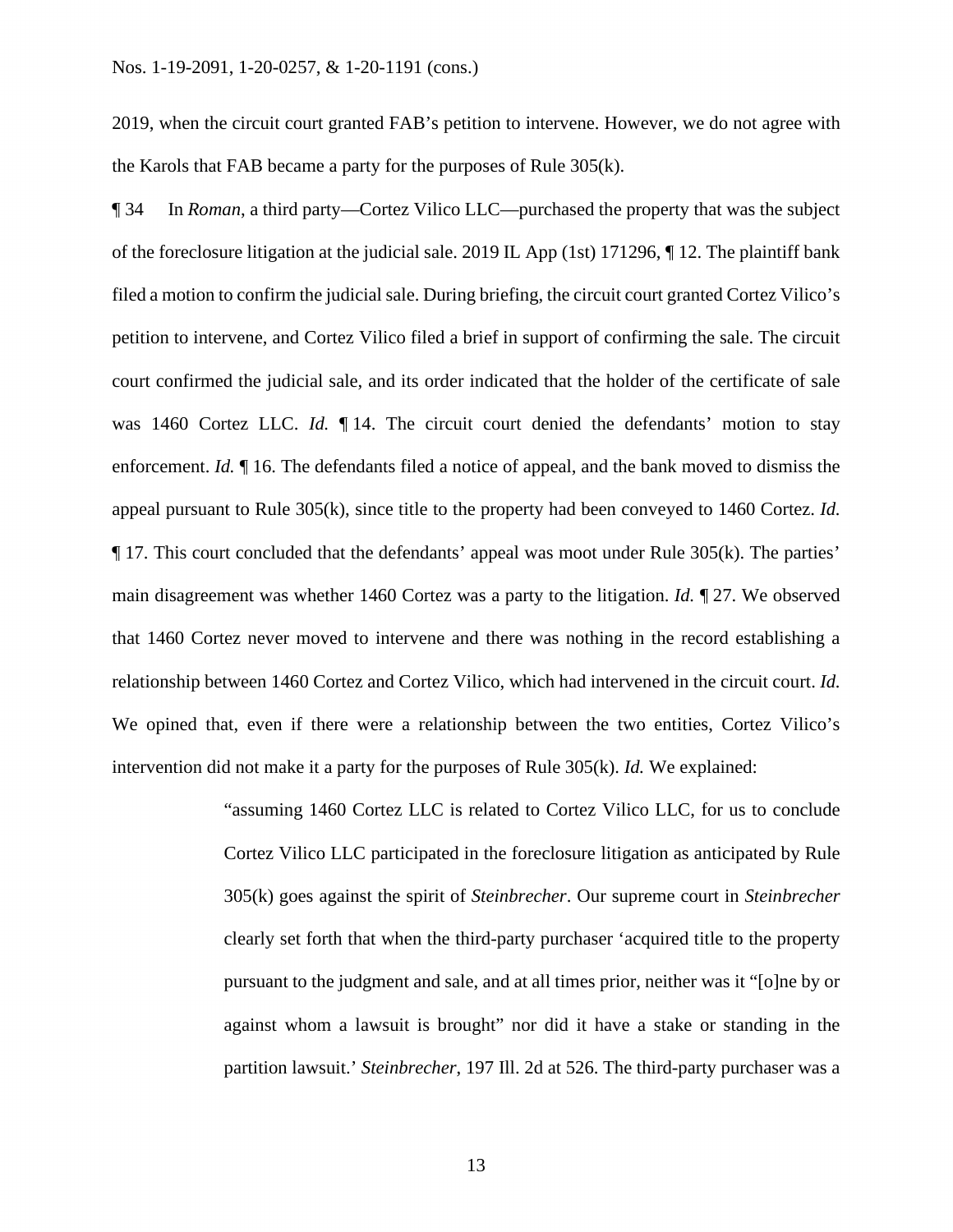it was a nonparty for the purposes of Rule 305. *Id.* The *Steinbrecher* court went on proceeding, if afterwards he incurred the hazard of losing the property due to facts unknown to him at the time of the sale.' " *Id.* at 529. \*\*\* Similarly here, Cortez 'mere purchaser of the property' and therefore, at the time of the judgment and sale to explain the public policy behind Rule 305 to protect the integrity and finality of property sales, including judicial sales and that absent a policy of finality and permanence, 'no person would purchase real property involved in a judicial Vilico LLC was a 'mere purchaser of the property' and had no interest in the foreclosure litigation other than to protect its future possessory interest in the property. Accordingly, we agree with plaintiff that this appeal should be dismissed as moot under Rule 305(k)." *Roman*, 2019 IL App (1st) 171296, ¶ 27.

 ¶ 35 We find the reasoning in *Roman* is sound. FAB's intervention during briefing on the Karols' postjudgment motion to vacate did not make it a party to the litigation for the purposes of Rule 305(k). FAB did not participate in the litigation prior to the circuit court's order confirming the judicial sale, and it filed its petition to intervene during briefing on the Karols' postjudgment motion to vacate the confirmation order and judgment of foreclosure. FAB was a mere purchaser of property with no interest in the ligation other than protecting its future possessory interest in the property. We find that FAB was not a party to the ligation for the purposes of Rule 305(k).

 305(k). Here, the circuit court entered a series of orders temporarily staying possession after the ¶ 36 Third, a review of the proceedings shows the Karols failed to perfect a stay of the circuit court's judgment within the time for filing a notice of appeal. Rule 305(k) plainly requires that a stay of enforcement be perfected "within the time for filing the notice of appeal." Ill. S. Ct. R.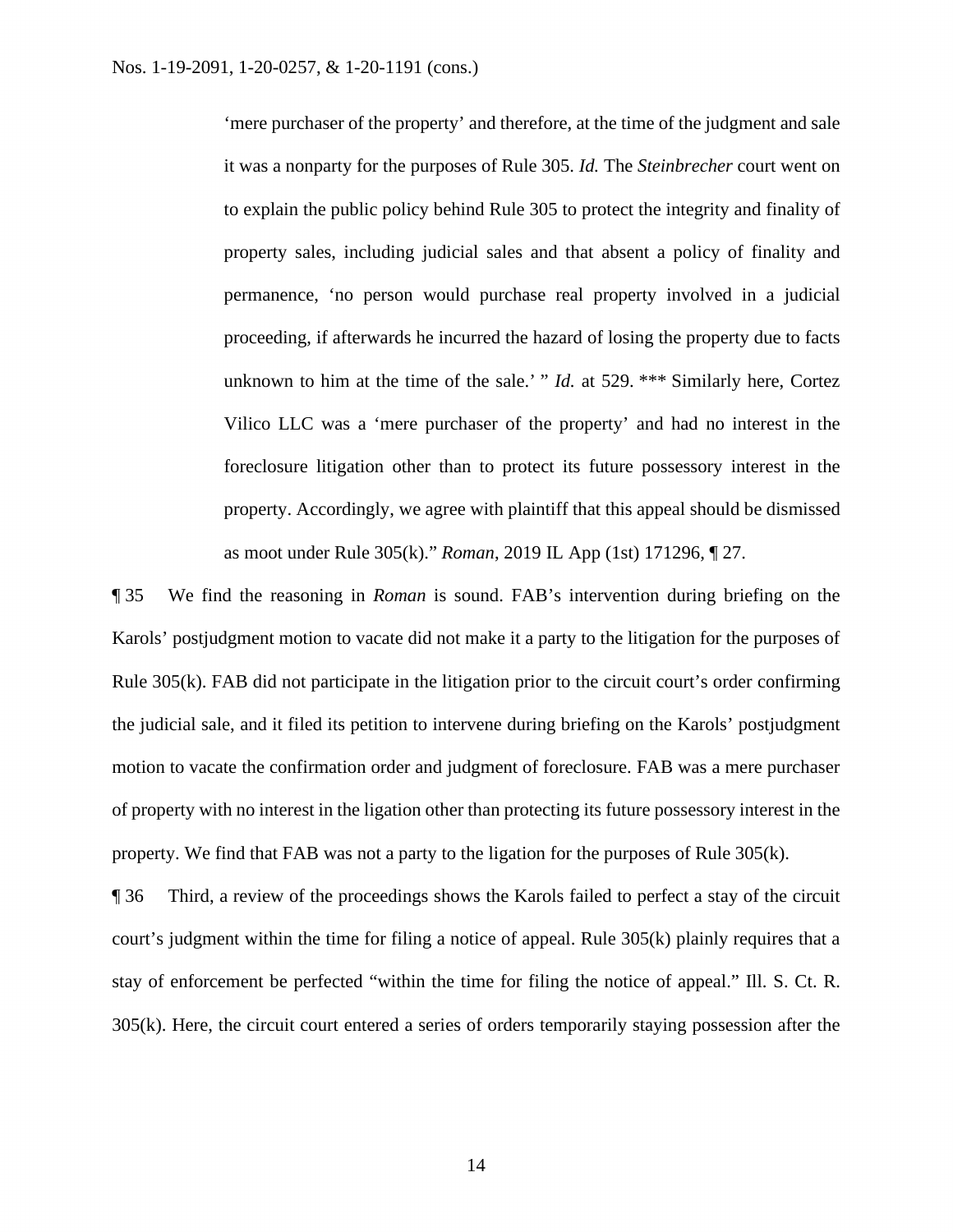#### Nos. 1-19-2091, 1-20-0257, & 1-20-1191 (cons.)

order approving sale, but those stay orders were all for a finite duration. The Karols, however, did not seek a a stay of enforcement of the judgment within the time for filing a notice of appeal.

¶ 37 Under the Illinois Mortgage Foreclosure Law, FAB had the right to possess the property 30 days after the circuit court's June 18, 2019, order confirming the judicial sale, which in this case would have been after July 18, 2019. 735 ILCS 5/15-1701(d) (West 2020). On July 11, 2019, the Karols filed a motion to extend the stay of possession, and then filed their motion to vacate the order confirming the sale. The circuit court entered orders temporarily staying possession during proceedings on the Karols' postjudgment motion to vacate. The circuit court's order confirming the judicial sale became final and appealable on September 13, 2019, when the circuit court denied the Karols' motion to vacate. On September 13, the circuit court stayed possession through October 13, 2019. By its own terms, the stay of possession expired after October 13, 2019.

¶ 38 The Karols did not file any motions to stay enforcement—or motions for extension of time to file a motion for a stay of enforcement—of the circuit court's judgment within 30 days of September 13, and FAB had the right to possess the property after October 13. On October 17, 2019—more than 30 days after September 13—the Karols filed another motion to stay possession pending a ruling on their October 11, 2019, motion to reconsider the denial of their motion to vacate. Before the circuit court could hear that motion, the Karols filed a second motion to stay possession on October 28, 2019, asserting they received a notice of eviction. On October 30, 2019, the Karols filed a motion specifically requesting that the circuit court stay enforcement of the judgment pending appeal. However, for the purposes of Rule 305(k), the Karols' motion to stay enforcement was too late.

 ¶ 39 It is self-evident that an order temporarily staying possession is only effective during the duration of the stay and expires upon the stated expiration date. Here, the circuit court denied the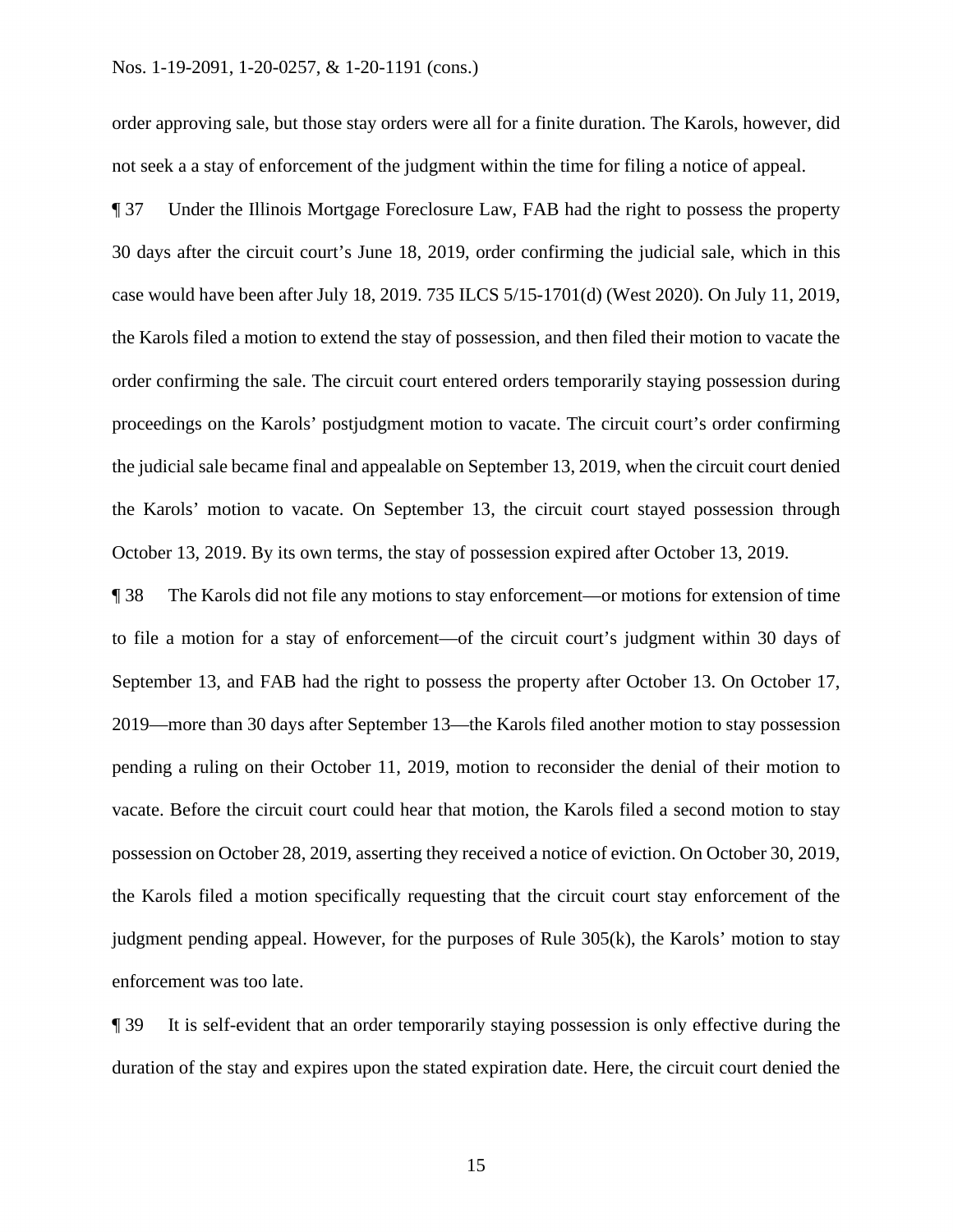#### Nos. 1-19-2091, 1-20-0257, & 1-20-1191 (cons.)

Karols' motion to vacate on September 13, 2019, and the Karols' notice of appeal needed to be filed no later than October 13, 2019. The Karols filed their notice of appeal on October 11, 2019, but did not file any motion to stay enforcement of the judgment until October 30, 2019. The temporary stay of possession entered September 13, 2019, expired on October 13, 2019. The Karols plainly failed to seek or perfect a stay within the time for filing a notice of appeal.

 September 13 stay of possession order expired on October 13 and was of no force or effect upon ¶ 40 The Karols contend, however, that they did perfect a stay within the time for filing a notice of appeal. First, they argue there is no difference between a stay of possession and a stay of enforcement, although they acknowledge they were unable to cite any authority to support this assertion. As we discussed above, however, there is an obvious distinction between a stay of enforcement of a judgment pending appeal, and a temporary stay of possession that terminates by its own terms. It is axiomatic that a stay is no longer a stay once it expires. Here, the circuit court's its expiration.

 September 13 proceedings before the circuit court, so we cannot ascertain what relief the Karol's ¶ 41 The Karols next assert this court should treat their September 13, 2019, oral motion to stay possession—which was granted in the circuit court's September 13 order—as a motion for a stay of enforcement. The Karols, however, have not supplied this court with a transcript of the asked for, what arguments the circuit court heard in support of and in opposition to the motion, and what findings the circuit court may have made that are not reflected in the circuit court's written order. The circuit court's order, by its own terms, only stayed possession until October 13. We therefore reject the Karol's invitation to construe the circuit court's temporary stay of possession as a stay of enforcement pending appeal.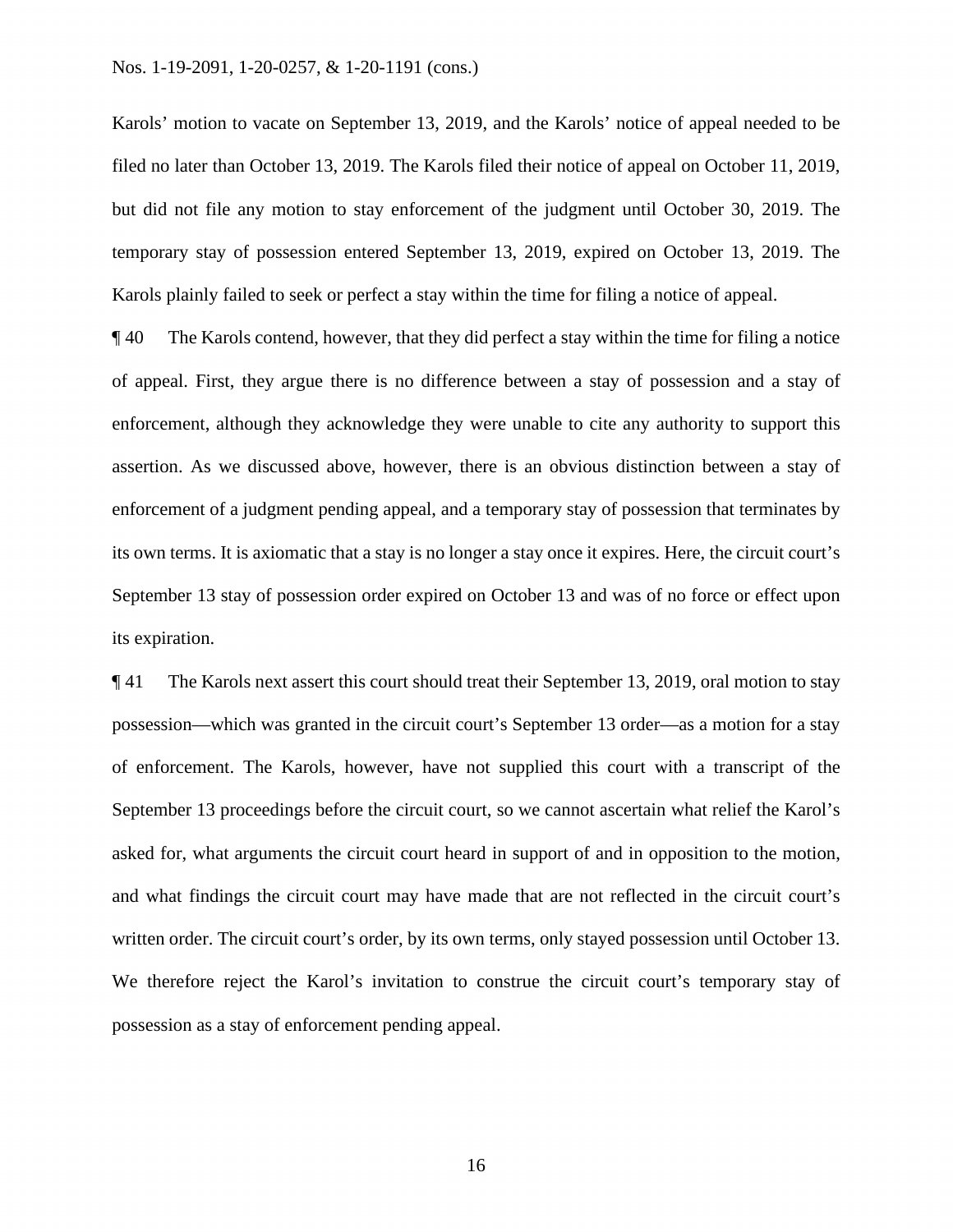within the time for filing a notice of appeal, or within the time extended by the circuit court, if applicable. Their reliance on Rule 305(b) and (d) is misplaced. ¶ 42 The Karols argue a stay of enforcement was perfected according to Rule 305(b) and (d) because Rule 305(b) does not set a deadline for filing a motion to stay enforcement, and they complied with Rule 305(d) by bringing their motion to stay to the circuit court in the first instance. The Karols' argument, however, ignores Rule 305(k), which plainly requires a stay be perfected

 $\P$ 43 The parties disagree about the application of Rule 305(c), which governs extensions of time "for the filing and approval of the bond or other form security." We fail to see how Rule 305(c) has any relevance to this issue. Rule 305(c) must be read in connection with the other subsections of Rule 305. Rule 305(k) requires a party to perfect a stay within the time for filing a notice of appeal or within the time extended by the circuit court, if applicable. The rule does not define "perfected," but reading Rule 305 as a whole, a stay is perfected when the circuit court—having determined that a stay is necessary and that the appellee's interest is adequately protected—enters a stay of enforcement order. If the circuit court requires a bond or other security as a condition of the Rule 305(b) stay, a party may seek an extension of time to comply under Rule 305(c), but the circuit court may not extend the time for compliance by more than 45 days. Ill. S. Ct. R. 305(c).

¶ 44 Given the facts before us, we do not see how Rule 305(c) factors into our analysis. In our view, Rule 305(c) applies when a party files a timely motion to stay enforcement and the circuit court conditions the stay on the filing and approval of a bond or other security, and the party requesting a stay needs additional time to obtain a bond or other approved security. That did not happen here because the Karol's motion to stay enforcement was filed outside the time for filing a notice of appeal. Even if Rule 305(c) applied, the rule requires a motion for extension of time to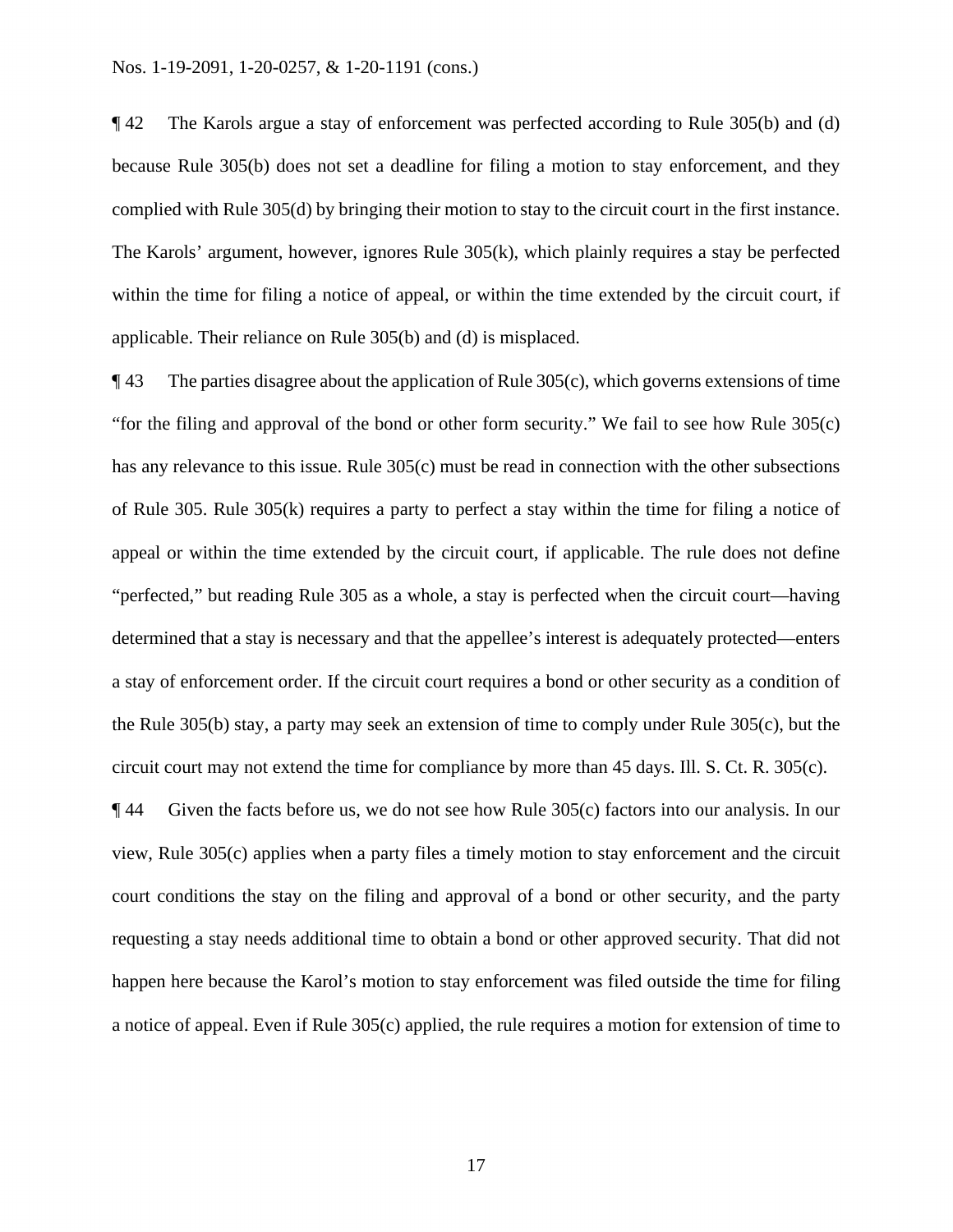be filed within the time for filing the notice of appeal or within any extension of time previously granted. The Karols cannot demonstrate that they did that, either.

 was timely. According to the Karols, "when the trial court entered its January 8, 2020, order it acknowledged that it had previously stayed enforcement of the judgement [*sic*] via its prior orders and had intended these orders to perfect the Karols' requested stay." But that assertion is not on January 8, 2020, and thus we cannot ascertain what was presented during that hearing. Further, court's order, we can only conclude that the circuit believed it could use a *nunc pro tunc* order to ¶ 45 Finally, the Karols contend the circuit court properly used a *nunc pro tunc* order to find that their December 20, 2019, motion for extension of time to file a motion to stay enforcement supported by the record. There is no transcript or bystander's report of the circuit court proceedings the Karols' assertion is not supported by the circuit court's January 8, 2020, order, which (1) granted the Karols' Rule 305(c) motion for extension of time to file a motion to stay enforcement *nunc pro tunc* to October 13, 2019; (2) granted the motion to stay enforcement, contingent on payment of use and occupancy to FAB; and (3) denied the Karols' October 11, 2019, motion to reconsider the denial of their motion to vacate. From the plain language of the circuit treat the Karols' December 20, 2019, motion for extension of time to file a motion to stay enforcement as if it were filed on October 13, 2019, and give its stay of enforcement order retroactive effect. A review of the record, however, does not show that the circuit court was attempting to correct an inadvertent clerical error or omission, but was instead granting new relief that was not previously requested or granted.

¶ 46 "We review *de novo* whether an order satisfies the criteria for a *nunc pro tunc* order." *Wells v. State Farm Fire & Casualty Co.*, 2020 IL App (1st) 190631, ¶ 42. A *nunc pro tunc* order may be used where the actual order entered by the circuit court omits some part of the order that was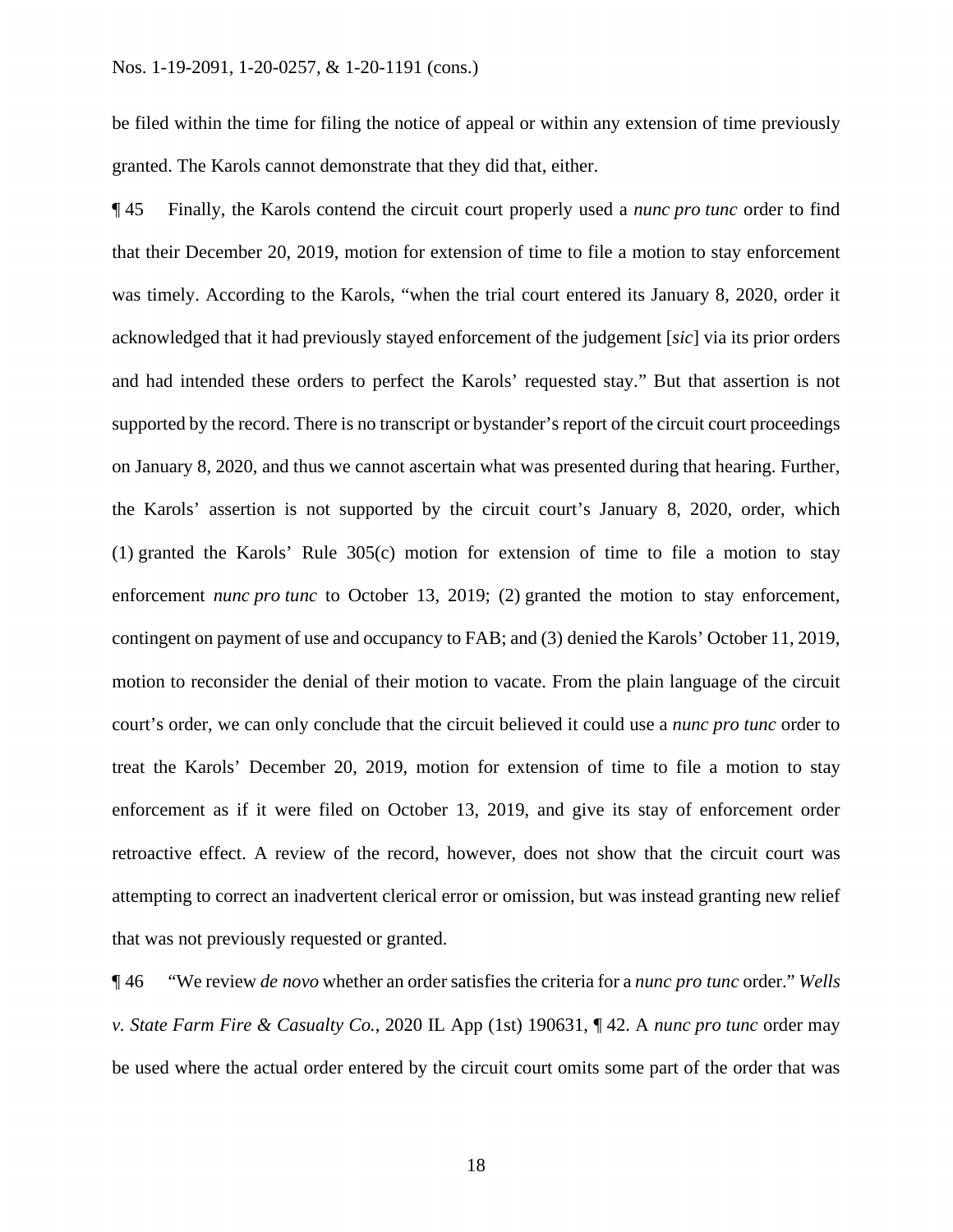IL App (2d) 140970, ¶ 17. As this court has repeatedly observed, a *nunc pro tunc* order " 'merely *to the judge*.' " (Emphasis added.) *Id.* (quoting *Z.R.L. Corp. v. Great Central Insurance Co.*, 201 *the evidence must be definite and certain*." (Emphasis added.) *Id.* In other words, the circuit court made but was not reflected in the original order. *Deutsche Bank National Trust Co. v. Ivicic*, 2015 corrects inadvertent omissions from the judgment order, and should not be entered if the omission is the result of either a deliberate decision by the judge or *relates to an issue that was not presented*  Ill. App. 3d 843, 845 (1990)). "A *nunc pro tunc* order *must be based on some note, memorandum, or memorial in the record* indicating that the omission was an *inadvertent clerical error*." (Emphases added.) *Id.* (citing *Z.R.L. Corp.*, 201 Ill. App.3d at 845). "Any document in the record may serve as evidence of the inadvertent nature of the omission, including hearing transcripts, but may properly use a *nunc pro tunc* order to correct an order that incorrectly reflects—whether by omission or through a clerical error—the circuit court's prior ruling. *In re Marriage of Breslow*, 306 Ill. App. 3d 41, 53-54 (1999).

 the circuit court's use of a *nunc pro tunc* order to grant relief that was belatedly requested. The ¶ 47 Here, the circuit court's *nunc pro tunc* order was improper. Nothing in the record supports Karols do not identify any evidence in the record suggesting they requested the circuit court stay enforcement of the judgment prior to their October 30, 2019, motion. Further, they do not identify any evidence in the record that might support the circuit court's finding that any of the circuit court's prior temporary stay of possession orders were intended to be a stay of enforcement of the judgment pending appeal. Instead, it appears the circuit court simply used a *nunc pro tunc* order to grant the Karols relief that they had not previously requested, and to specifically avoid the outcome that this court reaches today. Our finding is bolstered by the circuit court's October 27, 2020, order denying plaintiff's motion to reconsider its stay of enforcement. The circuit court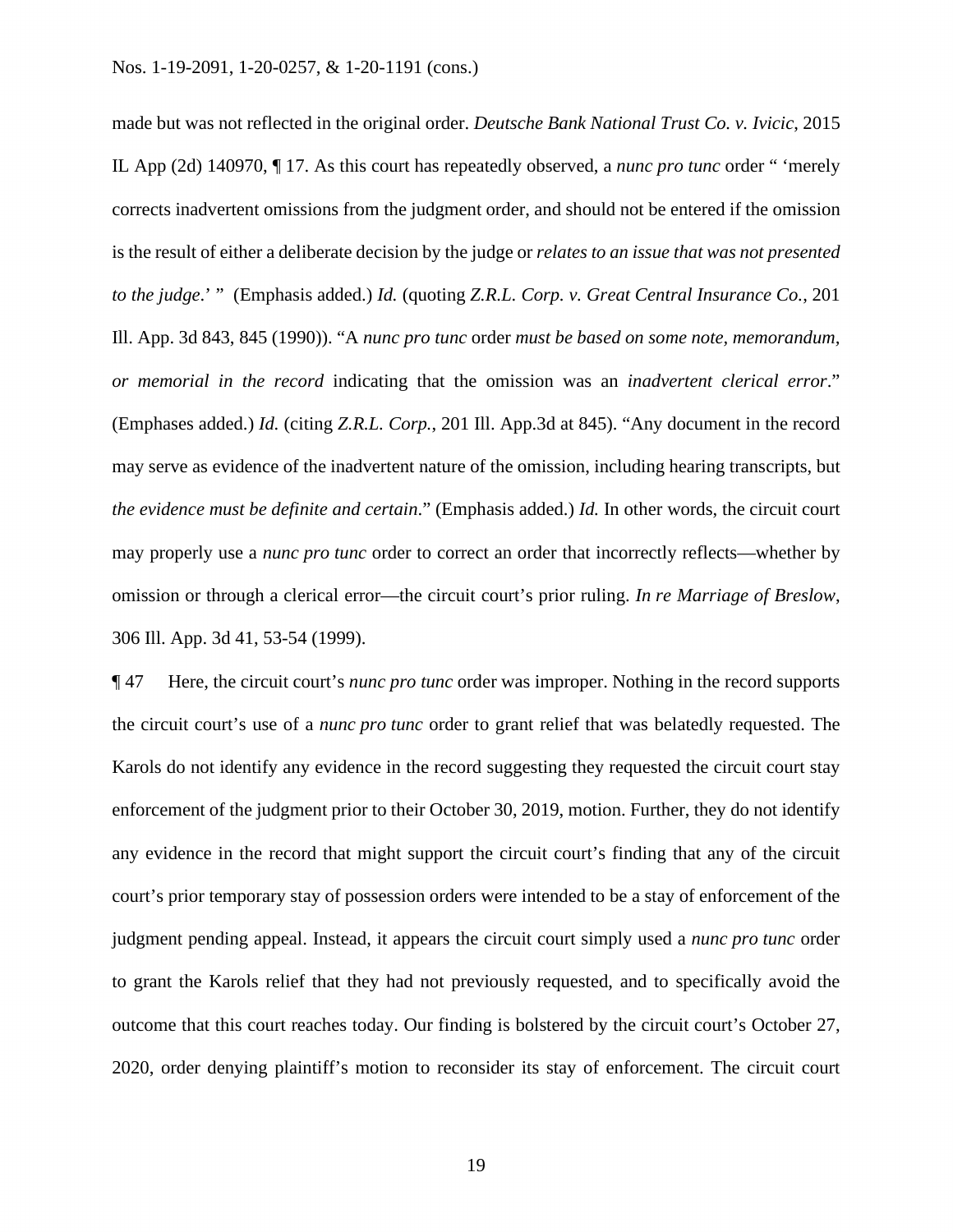observed that "[d]espite twice before requesting a stay of possession pending his post judgment motion, Karol neglected to assert anything regarding the stay between September 13, 2019 and October 13, 2019. Accordingly, the stay imposed by the order entered September 13, 2019 lapsed on October 13, 2019." The circuit court determined that it had jurisdiction to enter a stay of enforcement after October 13, 2019, and went on to explain:

> "Between October 14, 2019 and October 30, 2019, no stay order was in effect. [Plaintiff] has not identified any prejudice to any party accruing as a result of that temporary lapse in the imposition of stays of the order of possession between July 26, 2019 and today's date. *Had a request to extend the stay been made on October 13, 2019, the Court would have granted it. Given the Court's conclusions* stated above, the passage of time, and the lack of any prejudice shown due to the lapse, the issues pertaining to that lapse of time and to inclusion of 'nunc pro tunc" language in the January 8, 2019 order are moot and need not be addressed by this Court.

 *nunc pro tunc* order did not cure the failure to perfect a stay of enforcement within the time for ¶ 48 There is absolutely no record support for the circuit court's decision to use a *nunc pro tunc*  order to retroactively stay enforcement of the final judgment. The circuit court's own language in the October 27, 2020, order says it all: "Had a request to extend the stay been made on October 13, 2019, the Court would have granted it." Plainly, the Karols *did not request* a stay of enforcement on or before October 13, 2019. The circuit court improperly used a *nunc pro tunc*  order to grant relief that was not timely requested. We find that the improper entry of the filing a notice of appeal.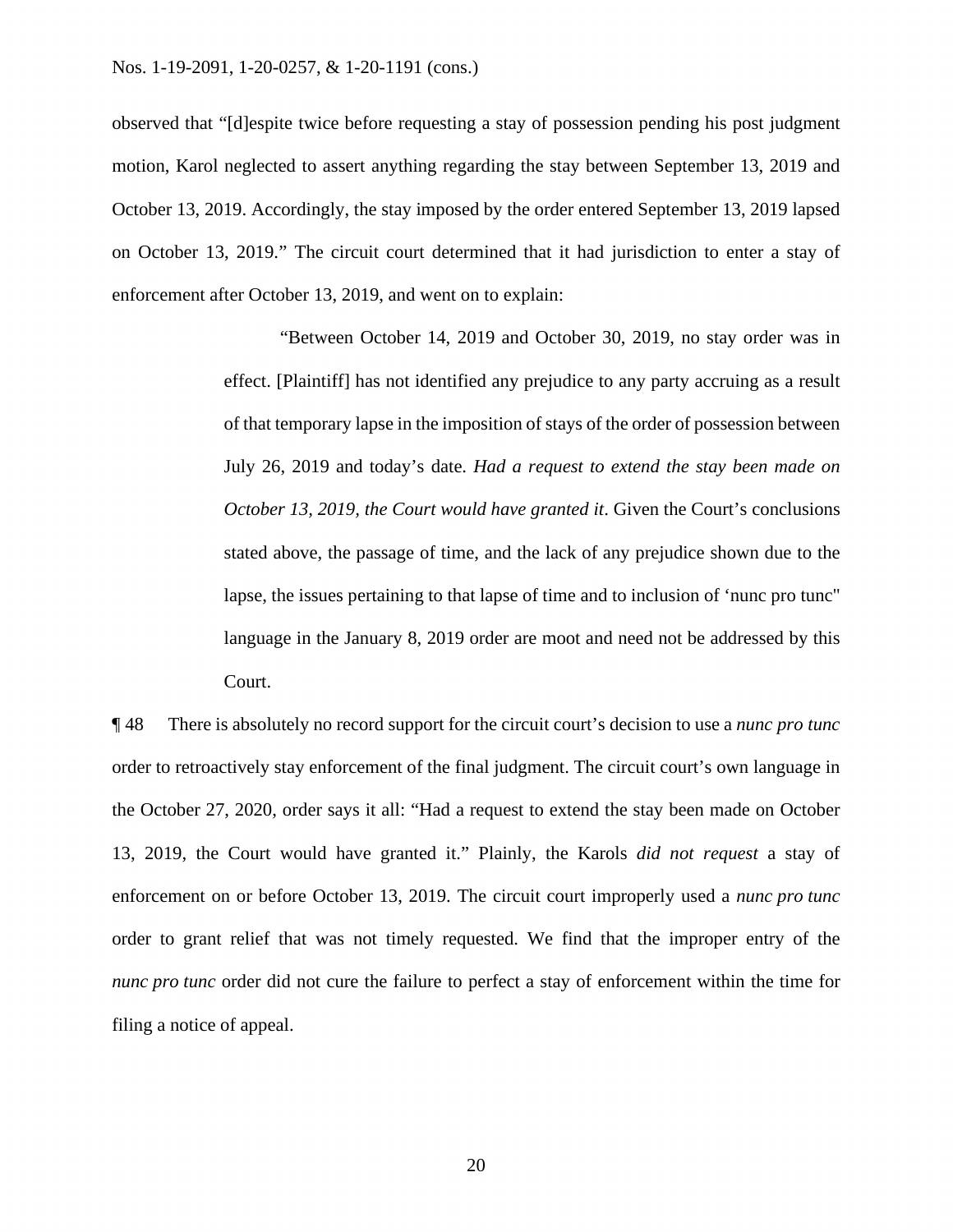#### Nos. 1-19-2091, 1-20-0257, & 1-20-1191 (cons.)

 extend the deadline for doing an act required by rule even after the expiration of the time for acting. ¶ 49 The circuit court effectively granted a retroactive extension of time for the Karols to do something that they simply failed to do. Neither party discusses—and the circuit court did not rely on—the circuit court's authority under Rule 183 (eff. Feb. 6, 2011) to, upon good cause shown, Any such argument is therefore forfeited. Ill. S. Ct. Rule 341(h)(7) (eff. Oct. 1, 2020). We nonetheless observe that the Karols' December 20, 2019, motion for extension of time—filed *after*  plaintiff filed a response specifically objecting that the motion to stay enforcement was not filed within the time for filing a notice of appeal—offered no explanation for their failure to timely request an extension of time.

¶ 50 In sum, the Karols' appeal is moot because they failed to perfect a stay of enforcement of the final judgment within the time for filing a notice of appeal. The circuit court improperly used a *nunc pro tunc* order to deem timely the Karols' motion for extension of time to file a motion to stay enforcement, and any argument pertaining to Rule 183 is forfeited. We therefore dismiss the Karols' appeal as moot.

¶ 51 IV. CONCLUSION

 ¶ 52 For the foregoing reasons, plaintiff's appeals in appeal Nos. 1-20-0257 and 1-20-1191 are dismissed for lack of jurisdiction because the orders appealed from are not appealable judgments. The Karols' appeal in appeal No. 1-19-2091 is dismissed as moot where they failed to timely perfect a stay of enforcement of the judgment, and the property passed to a nonparty pursuant to the circuit court's final judgment.

¶ 53 Appeal No. 1-19-2091, dismissed.

¶ 54 Appeal No. 1-20-0257, dismissed.

¶ 55 Appeal No. 1-20-1191, dismissed.